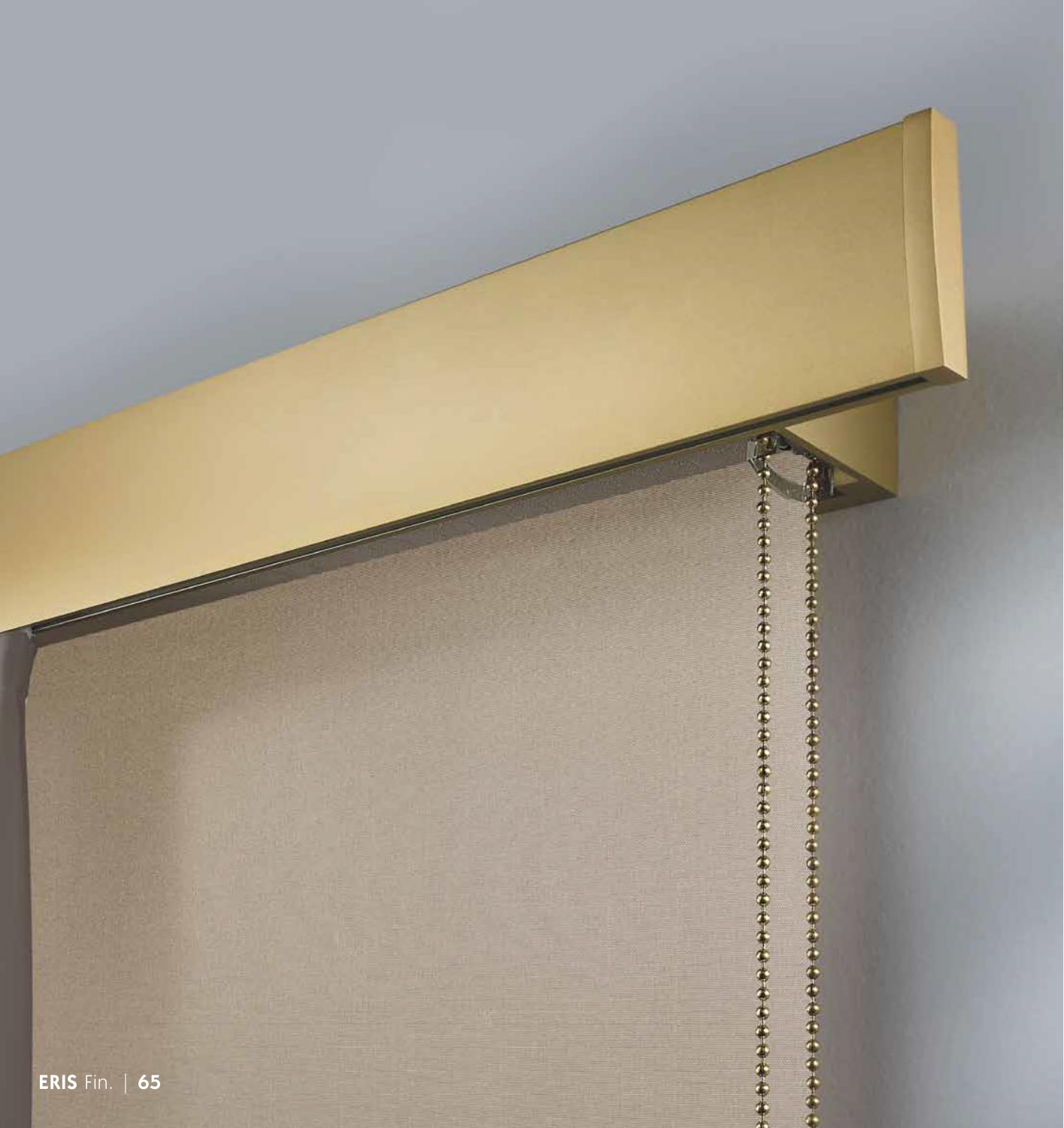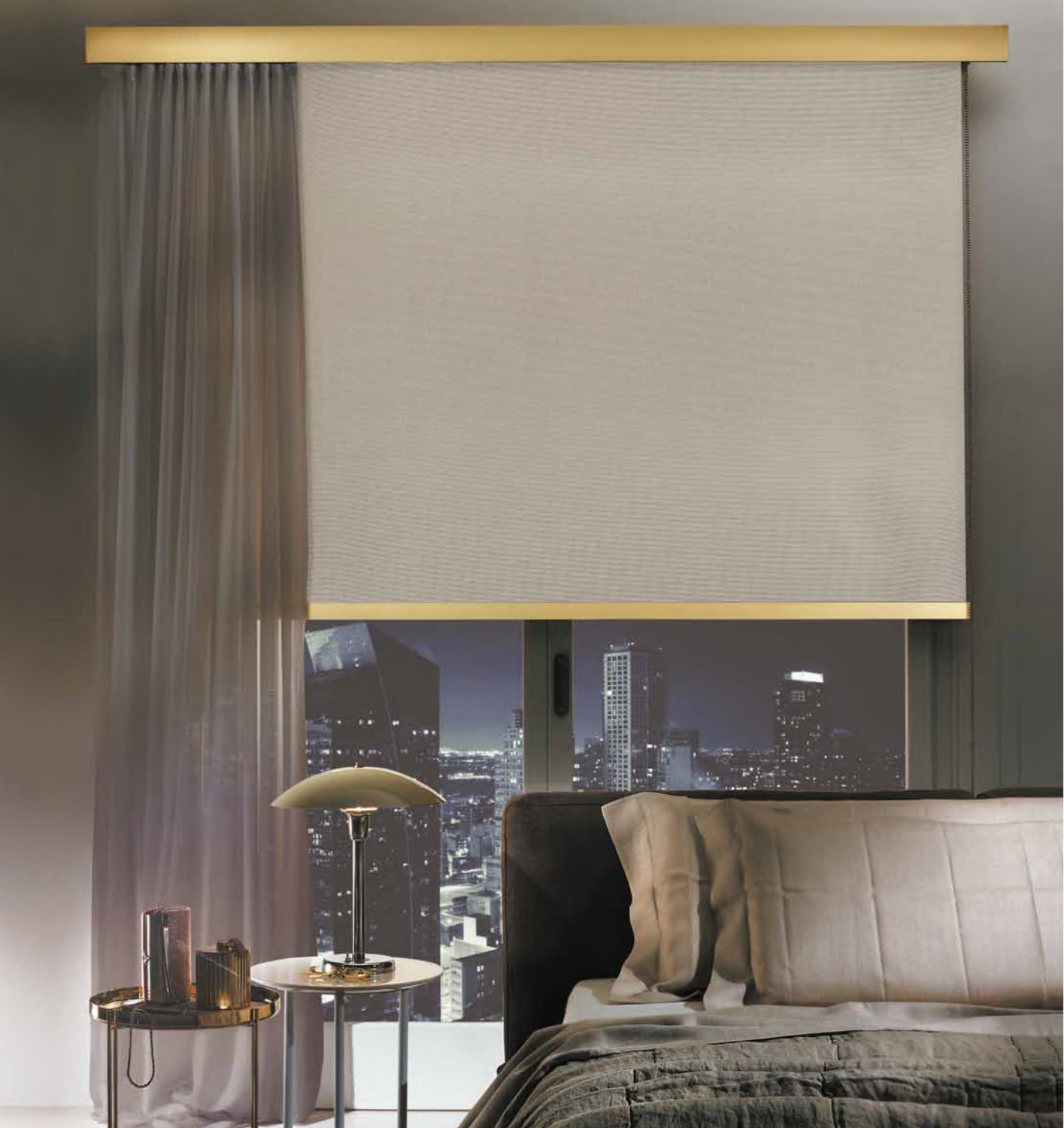# ARCADIA - CARENA - ERIS - PERSEO 42-46-52





| Cod.     | 923419SX / DX | 923439SX / DX | 923449SX / DX | $\sqrt{X}/DX$ |
|----------|---------------|---------------|---------------|---------------|
| A - mm   |               | 144           | 192           | $^{\prime}$   |
| $H - mm$ |               | 103           |               | .20           |







18 25 65 67 312 A2 A3 A5 A6 B1 B2 B3 B4 BB BC BN IB IN IR

**A =** Sporgenza supporto - Bracket's projection - Retour support - Träger Abstand - Escuadra de separación - Występwspornika

**H =** Distanza parete - Wall distance - Retour du mur - Wand Abstand - Distancia pared - Odległość od ściany

**L =** Larghezza sistema (cm) - System width (cm) - Largeur système (cm) - Gesamtbreite (cm) - Ancho sistema (cm) - Szerokość systemu (cm)

It = Larghezza singolo tessuto - Fabric width per unit - Largeur chaque toile - Stoff Breite - Ancho de cada tejido - Szerokość pojedynczej tkaniny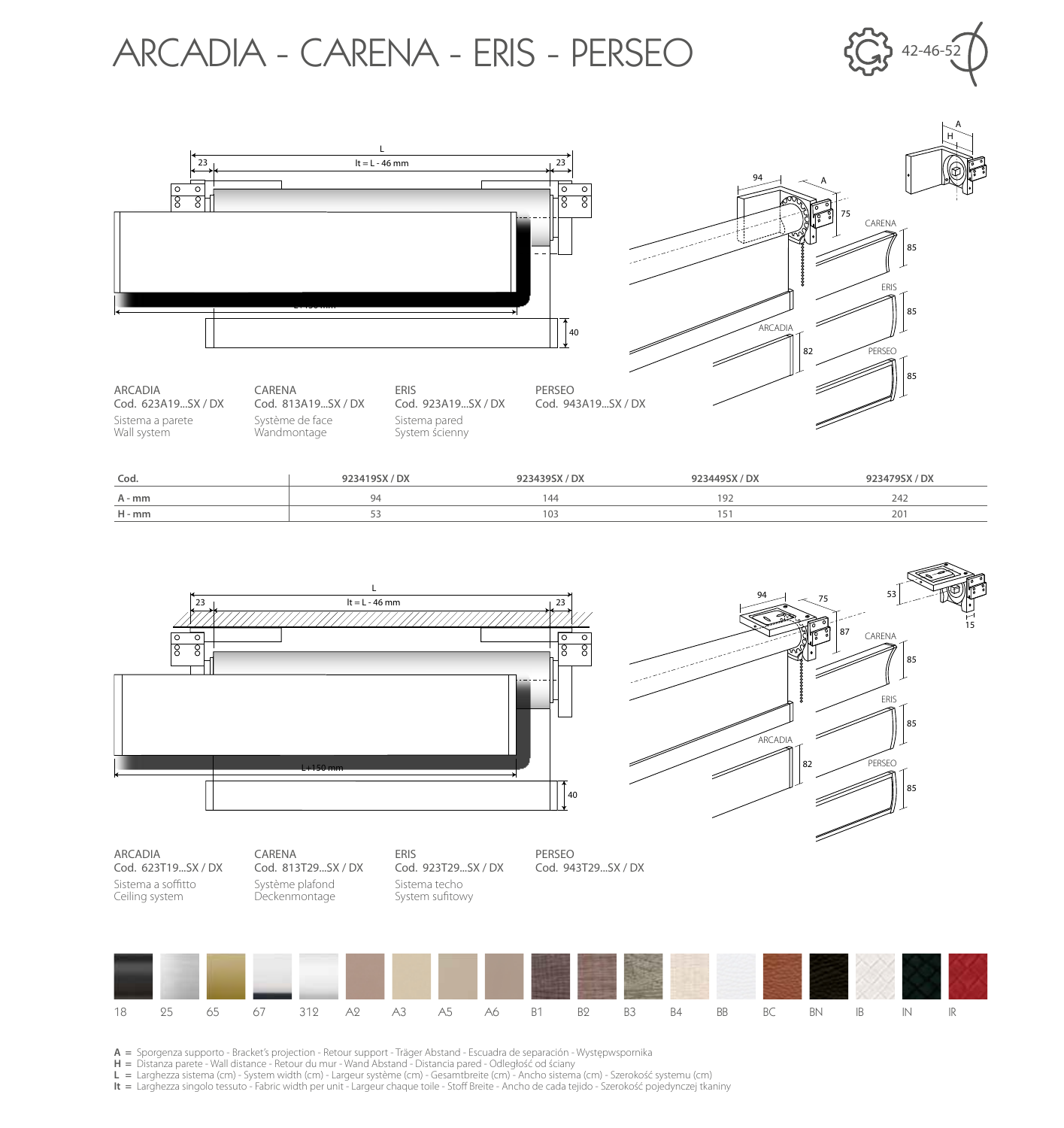ARCADIA - CARENA - ERIS - PERSEO  $\widetilde{G}$ 3 42-46-52



### FIN 18 - 25 - 312 - A2 - A3 - A5 - A6 - 3122 - A225 - A325 - A525 - A625 Supporti - Brackets - Supports - Träger - Soportes - Wsporniki Cod. 923419 - 923429

|            | $L - cm$  |   |              | 80 |   |       |    |              |   |   | 100 |   |    |   |          |    | 120 |     |     |              |          |            | 140 |   |   |
|------------|-----------|---|--------------|----|---|-------|----|--------------|---|---|-----|---|----|---|----------|----|-----|-----|-----|--------------|----------|------------|-----|---|---|
|            | <b>CT</b> | A | $\mathbf{B}$ |    | D | - E 1 | F. | $\mathbf{A}$ | B | C | D   | E | F. | A | <b>B</b> | C. | D   | - E | - F | $\mathbf{A}$ | <b>B</b> | $\epsilon$ | D   | Е | Е |
| 120        | $C$ - cm  |   |              |    |   |       |    |              |   |   |     |   |    |   |          |    |     |     |     |              |          |            |     |   |   |
| 140        |           |   |              |    |   |       |    |              |   |   |     |   |    |   |          |    |     |     |     |              |          |            |     |   |   |
| 160        |           |   |              |    |   |       |    |              |   |   |     |   |    |   |          |    |     |     |     |              |          |            |     |   |   |
| 180        |           |   |              |    |   |       |    |              |   |   |     |   |    |   |          |    |     |     |     |              |          |            |     |   |   |
| 200        |           |   |              |    |   |       |    |              |   |   |     |   |    |   |          |    |     |     |     |              |          |            |     |   |   |
| $220$      |           |   |              |    |   |       |    |              |   |   |     |   |    |   |          |    |     |     |     |              |          |            |     |   |   |
| 240        |           |   |              |    |   |       |    |              |   |   |     |   |    |   |          |    |     |     |     |              |          |            |     |   |   |
| 260        |           |   |              |    |   |       |    |              |   |   |     |   |    |   |          |    |     |     |     |              |          |            |     |   |   |
| <b>280</b> |           |   |              |    |   |       |    |              |   |   |     |   |    |   |          |    |     |     |     |              |          |            |     |   |   |
| 300        |           |   |              |    |   |       |    |              |   |   |     |   |    |   |          |    |     |     |     |              |          |            |     |   |   |

|               | $L - cm$  |   |   | 160 |   |   |    |              |   | 180 |   |    |   |   |   | 200 |   |   |    |   |   | 220 |   |   |  |
|---------------|-----------|---|---|-----|---|---|----|--------------|---|-----|---|----|---|---|---|-----|---|---|----|---|---|-----|---|---|--|
|               | <b>CT</b> | A | B |     | D | E | F. | $\mathbf{A}$ | B | C   | D | E. | Е | A | B |     | D | E | F. | A | B |     | D | E |  |
| 120           | $C - cm$  |   |   |     |   |   |    |              |   |     |   |    |   |   |   |     |   |   |    |   |   |     |   |   |  |
| 140           |           |   |   |     |   |   |    |              |   |     |   |    |   |   |   |     |   |   |    |   |   |     |   |   |  |
| 160           |           |   |   |     |   |   |    |              |   |     |   |    |   |   |   |     |   |   |    |   |   |     |   |   |  |
| <b>180</b>    |           |   |   |     |   |   |    |              |   |     |   |    |   |   |   |     |   |   |    |   |   |     |   |   |  |
| $\boxed{200}$ |           |   |   |     |   |   |    |              |   |     |   |    |   |   |   |     |   |   |    |   |   |     |   |   |  |
| $220$         |           |   |   |     |   |   |    |              |   |     |   |    |   |   |   |     |   |   |    |   |   |     |   |   |  |
| 240           |           |   |   |     |   |   |    |              |   |     |   |    |   |   |   |     |   |   |    |   |   |     |   |   |  |
| 260           |           |   |   |     |   |   |    |              |   |     |   |    |   |   |   |     |   |   |    |   |   |     |   |   |  |
| 280           |           |   |   |     |   |   |    |              |   |     |   |    |   |   |   |     |   |   |    |   |   |     |   |   |  |
| 300           |           |   |   |     |   |   |    |              |   |     |   |    |   |   |   |     |   |   |    |   |   |     |   |   |  |

|                                                                   | $L - cm$  |              |              | 240      |   |       |   |              |          | 260 |   |    |    |   |   | 280 |   |   |     |  |
|-------------------------------------------------------------------|-----------|--------------|--------------|----------|---|-------|---|--------------|----------|-----|---|----|----|---|---|-----|---|---|-----|--|
|                                                                   | <b>CT</b> | $\mathbf{A}$ | $\mathbf{B}$ | <b>C</b> | D | - E - | F | $\mathbf{A}$ | <b>B</b> | C   | D | E. | F. | A | B | ▔⊂  | D | E | - F |  |
| 120                                                               | $C - cm$  |              |              |          |   |       |   |              |          |     |   |    |    |   |   |     |   |   |     |  |
| 140                                                               |           |              |              |          |   |       |   |              |          |     |   |    |    |   |   |     |   |   |     |  |
| 160                                                               |           |              |              |          |   |       |   |              |          |     |   |    |    |   |   |     |   |   |     |  |
| 180                                                               |           |              |              |          |   |       |   |              |          |     |   |    |    |   |   |     |   |   |     |  |
|                                                                   |           |              |              |          |   |       |   |              |          |     |   |    |    |   |   |     |   |   |     |  |
| $\begin{array}{r} \n \textbf{200} \\  \textbf{220}\n \end{array}$ |           |              |              |          |   |       |   |              |          |     |   |    |    |   |   |     |   |   |     |  |
| 240                                                               |           |              |              |          |   |       |   |              |          |     |   |    |    |   |   |     |   |   |     |  |
| 260                                                               |           |              |              |          |   |       |   |              |          |     |   |    |    |   |   |     |   |   |     |  |
| 280                                                               |           |              |              |          |   |       |   |              |          |     |   |    |    |   |   |     |   |   |     |  |
| 300                                                               |           |              |              |          |   |       |   |              |          |     |   |    |    |   |   |     |   |   |     |  |

## Maggiorazioni - Surcharges - Suppléments - Zuschläge - Suplementos - Dodatkowa opłata

| $L - cm$                                   | 80 | 100 | 120 | 140 | 160 | 180 | 200 | <b>220</b> | 240 | 260 | 280 |
|--------------------------------------------|----|-----|-----|-----|-----|-----|-----|------------|-----|-----|-----|
| $65 - 67$                                  |    |     |     |     |     |     |     |            |     |     |     |
| $18 - 25 - 312 - A2 - A3 - A5 - A6 + WOOD$ |    |     |     |     |     |     |     |            |     |     |     |
| $65 - 67 + WOOD$                           |    |     |     |     |     |     |     |            |     |     |     |
| 18 - 25 - 312 - A2 - A3 - A5 - A6 + SKY    |    |     |     |     |     |     |     |            |     |     |     |
| $65 - 67 + SKY$                            |    |     |     |     |     |     |     |            |     |     |     |
| A267 - A367 - A567 - 3126                  |    |     |     |     |     |     |     |            |     |     |     |
| N&D                                        |    |     |     |     |     |     |     |            |     |     |     |

**FIN =** Finitura - Finish - Finition - Fertigung - Acabado - Wykończenie

**CT =** Classe tessuto - Fabric category - Catégorie tissu - Gewebegruppe - Categoría tejido - Klasa tkaniny

**L =** Larghezza sistema (cm) - System width (cm) - Largeur système (cm) - Gesamtbreite (cm) - Ancho sistema (cm) - Szerokość systemu (cm)

 $C$  = Altezza tessuto (cm) - Fabric height (cm) - Hauteur de la toile (cm) - Stoff Höhe (cm) - Altura tejido (cm) - Wysokość tkaniny (cm)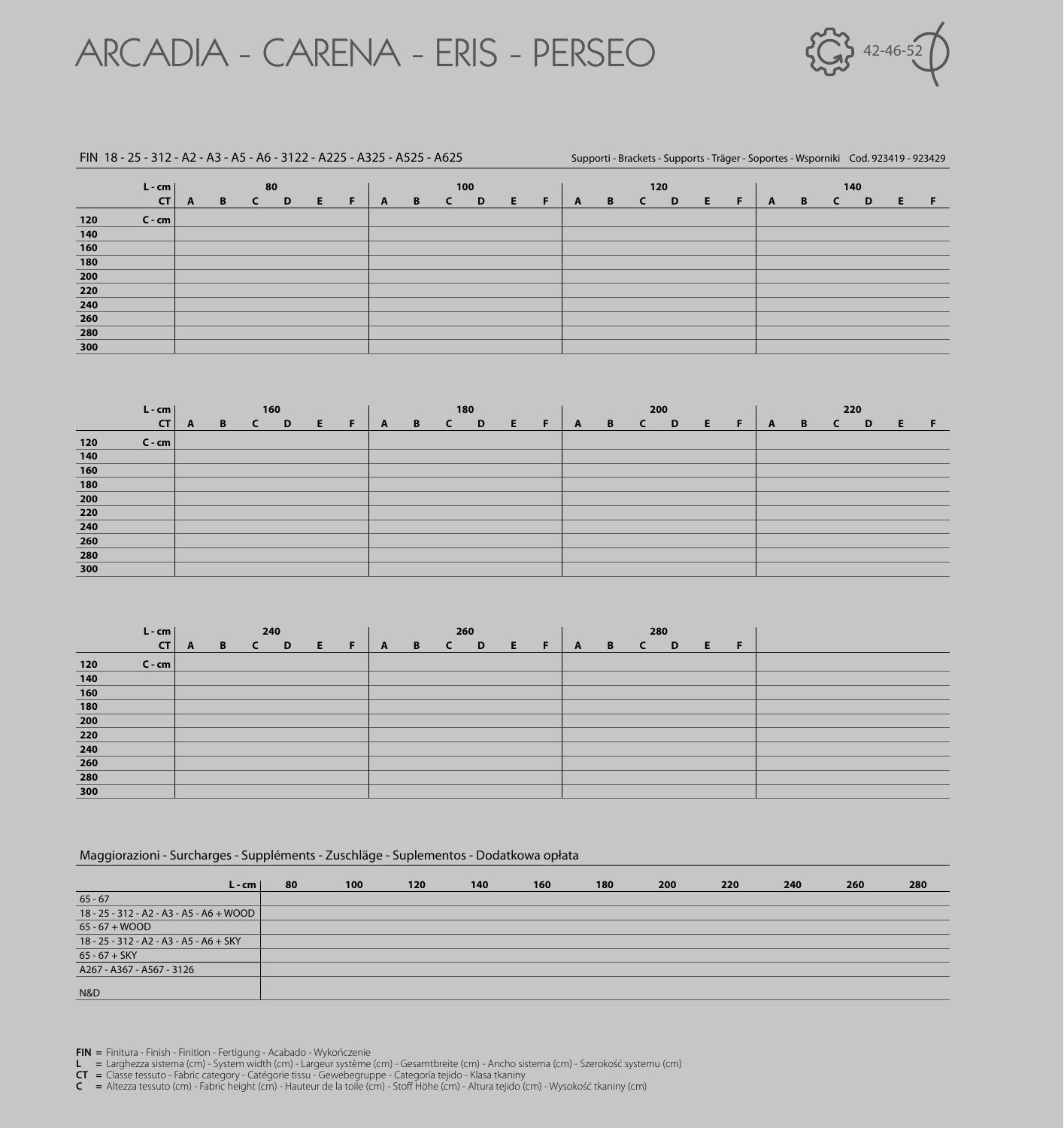# ARCADIA - CARENA - ERIS - PERSEO 42-46-52





**H - mm** 53 103





ARCADIA Cod. 623W24 CARENA Cod. 813W24 ERIS Cod. 923W24 PERSEO Cod. 943W24 Sistema continuo a soffitto Ceiling consecutive system Système continu plafond Deckensystem mit Seite an Seite Stoffen Sistema continuo techo System sufitowy ciągły



**A =** Sporgenza supporto - Bracket's projection - Retour support - Träger Abstand - Escuadra de separación - Występwspornika

**H =** Distanza parete - Wall distance - Retour du mur - Wand Abstand - Distancia pared - Odległość od ściany

**L =** Larghezza sistema (cm) - System width (cm) - Largeur système (cm) - Gesamtbreite (cm) - Ancho sistema (cm) - Szerokość systemu (cm)

It = Larghezza singolo tessuto - Fabric width per unit - Largeur chaque toile - Stoff Breite - Ancho de cada tejido - Szerokość pojedynczej tkaniny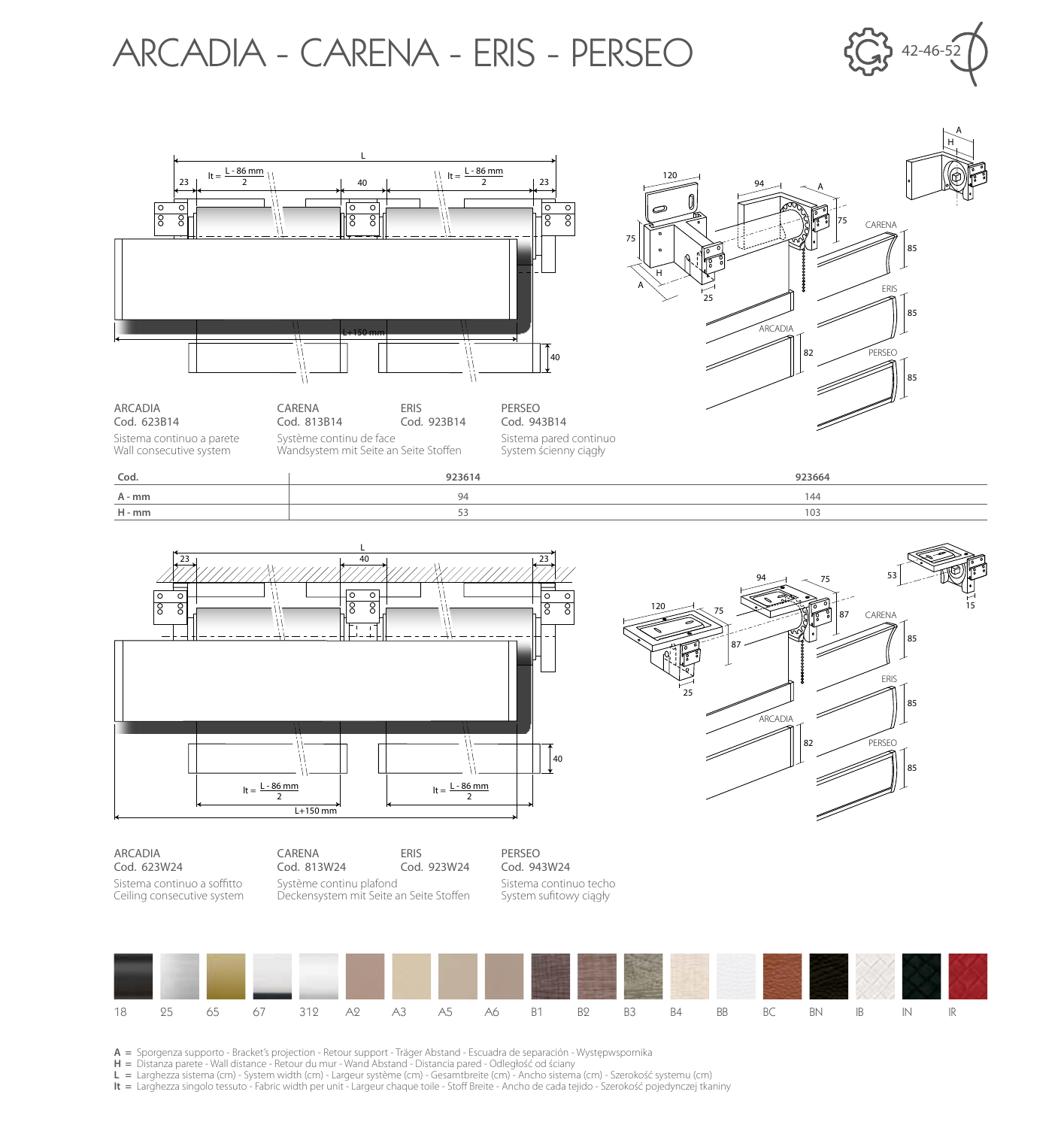ARCADIA - CARENA - ERIS - PERSEO  $\widetilde{G}$ 3 42-46-52



### FIN 18 - 25 - 312 - A2 - A3 - A5 - A6 - 3122 - A225 - A325 - A525 - A625 Supporti - Brackets - Supports - Träger - Soportes - Wsporniki Cod. 923614 - 923624

|       | $L - cm$  |   |              | 200        |   |   |    |   |              |            | 240 |   |    |   |          |              | 280 |   |     |              |          |   | 320 |    |    |
|-------|-----------|---|--------------|------------|---|---|----|---|--------------|------------|-----|---|----|---|----------|--------------|-----|---|-----|--------------|----------|---|-----|----|----|
|       | <b>CT</b> | A | $\mathbf{B}$ | $\epsilon$ | D | E | F. | A | $\mathbf{B}$ | $\epsilon$ | D   | E | F. | A | <b>B</b> | $\mathsf{C}$ | D   | E | - F | $\mathbf{A}$ | <b>B</b> | C | D   | E. | .F |
| 120   | $C - cm$  |   |              |            |   |   |    |   |              |            |     |   |    |   |          |              |     |   |     |              |          |   |     |    |    |
| 140   |           |   |              |            |   |   |    |   |              |            |     |   |    |   |          |              |     |   |     |              |          |   |     |    |    |
| 160   |           |   |              |            |   |   |    |   |              |            |     |   |    |   |          |              |     |   |     |              |          |   |     |    |    |
| 180   |           |   |              |            |   |   |    |   |              |            |     |   |    |   |          |              |     |   |     |              |          |   |     |    |    |
| 200   |           |   |              |            |   |   |    |   |              |            |     |   |    |   |          |              |     |   |     |              |          |   |     |    |    |
| 220   |           |   |              |            |   |   |    |   |              |            |     |   |    |   |          |              |     |   |     |              |          |   |     |    |    |
| 240   |           |   |              |            |   |   |    |   |              |            |     |   |    |   |          |              |     |   |     |              |          |   |     |    |    |
| $260$ |           |   |              |            |   |   |    |   |              |            |     |   |    |   |          |              |     |   |     |              |          |   |     |    |    |
| $280$ |           |   |              |            |   |   |    |   |              |            |     |   |    |   |          |              |     |   |     |              |          |   |     |    |    |
| 300   |           |   |              |            |   |   |    |   |              |            |     |   |    |   |          |              |     |   |     |              |          |   |     |    |    |

|       | $L - cm$ |   |   | 360 |          |       |    |              |          | 400 |   |    |    |   |   | 440 |   |   |    |   |          | 480 |   |   |  |
|-------|----------|---|---|-----|----------|-------|----|--------------|----------|-----|---|----|----|---|---|-----|---|---|----|---|----------|-----|---|---|--|
|       | CT       | A | B |     | <b>D</b> | - E - | F. | $\mathbf{A}$ | <b>B</b> | C.  | D | E. | F. | A | B | C   | D | E | F. | A | <b>B</b> | C   | D | Е |  |
| 120   | $C - cm$ |   |   |     |          |       |    |              |          |     |   |    |    |   |   |     |   |   |    |   |          |     |   |   |  |
| 140   |          |   |   |     |          |       |    |              |          |     |   |    |    |   |   |     |   |   |    |   |          |     |   |   |  |
| 160   |          |   |   |     |          |       |    |              |          |     |   |    |    |   |   |     |   |   |    |   |          |     |   |   |  |
| 180   |          |   |   |     |          |       |    |              |          |     |   |    |    |   |   |     |   |   |    |   |          |     |   |   |  |
| 200   |          |   |   |     |          |       |    |              |          |     |   |    |    |   |   |     |   |   |    |   |          |     |   |   |  |
| $220$ |          |   |   |     |          |       |    |              |          |     |   |    |    |   |   |     |   |   |    |   |          |     |   |   |  |
| 240   |          |   |   |     |          |       |    |              |          |     |   |    |    |   |   |     |   |   |    |   |          |     |   |   |  |
| 260   |          |   |   |     |          |       |    |              |          |     |   |    |    |   |   |     |   |   |    |   |          |     |   |   |  |
| 280   |          |   |   |     |          |       |    |              |          |     |   |    |    |   |   |     |   |   |    |   |          |     |   |   |  |
| 300   |          |   |   |     |          |       |    |              |          |     |   |    |    |   |   |     |   |   |    |   |          |     |   |   |  |

|                                                                 | $L - cm$ |   |              | 520 |   |   |   |   |   | 560 |    |    |  |
|-----------------------------------------------------------------|----------|---|--------------|-----|---|---|---|---|---|-----|----|----|--|
|                                                                 | CT       | A | $\mathbf{B}$ |     | D | E | F | A | B | D   | E. | F. |  |
| 120                                                             | $C$ - cm |   |              |     |   |   |   |   |   |     |    |    |  |
| 140                                                             |          |   |              |     |   |   |   |   |   |     |    |    |  |
| 160                                                             |          |   |              |     |   |   |   |   |   |     |    |    |  |
| 180                                                             |          |   |              |     |   |   |   |   |   |     |    |    |  |
|                                                                 |          |   |              |     |   |   |   |   |   |     |    |    |  |
| $\begin{array}{ c c }\n\hline\n200 \\ \hline\n220\n\end{array}$ |          |   |              |     |   |   |   |   |   |     |    |    |  |
| 240                                                             |          |   |              |     |   |   |   |   |   |     |    |    |  |
| 260                                                             |          |   |              |     |   |   |   |   |   |     |    |    |  |
| 280                                                             |          |   |              |     |   |   |   |   |   |     |    |    |  |
| 300                                                             |          |   |              |     |   |   |   |   |   |     |    |    |  |

## Maggiorazioni - Surcharges - Suppléments - Zuschläge - Suplementos - Dodatkowa opłata

| $L - cm$                                   | 200 | 240 | 280 | 320 | 360 | 400 | 440 | 480 | 520 | 560 |
|--------------------------------------------|-----|-----|-----|-----|-----|-----|-----|-----|-----|-----|
| $65 - 67$                                  |     |     |     |     |     |     |     |     |     |     |
| $18 - 25 - 312 - A2 - A3 - A5 - A6 + WOOD$ |     |     |     |     |     |     |     |     |     |     |
| $65 - 67 + WOOD$                           |     |     |     |     |     |     |     |     |     |     |
| 18 - 25 - 312 - A2 - A3 - A5 - A6 + SKY    |     |     |     |     |     |     |     |     |     |     |
| $65 - 67 + SKY$                            |     |     |     |     |     |     |     |     |     |     |
| A267 - A367 - A567 - 3126                  |     |     |     |     |     |     |     |     |     |     |
| N&D                                        |     |     |     |     |     |     |     |     |     |     |

**FIN =** Finitura - Finish - Finition - Fertigung - Acabado - Wykończenie

**CT =** Classe tessuto - Fabric category - Catégorie tissu - Gewebegruppe - Categoría tejido - Klasa tkaniny

**L =** Larghezza sistema (cm) - System width (cm) - Largeur système (cm) - Gesamtbreite (cm) - Ancho sistema (cm) - Szerokość systemu (cm)

**C =** Altezza tessuto (cm) - Fabric height (cm) - Hauteur de la toile (cm) - Sto Höhe (cm) - Altura tejido (cm) - Wysokość tkaniny (cm)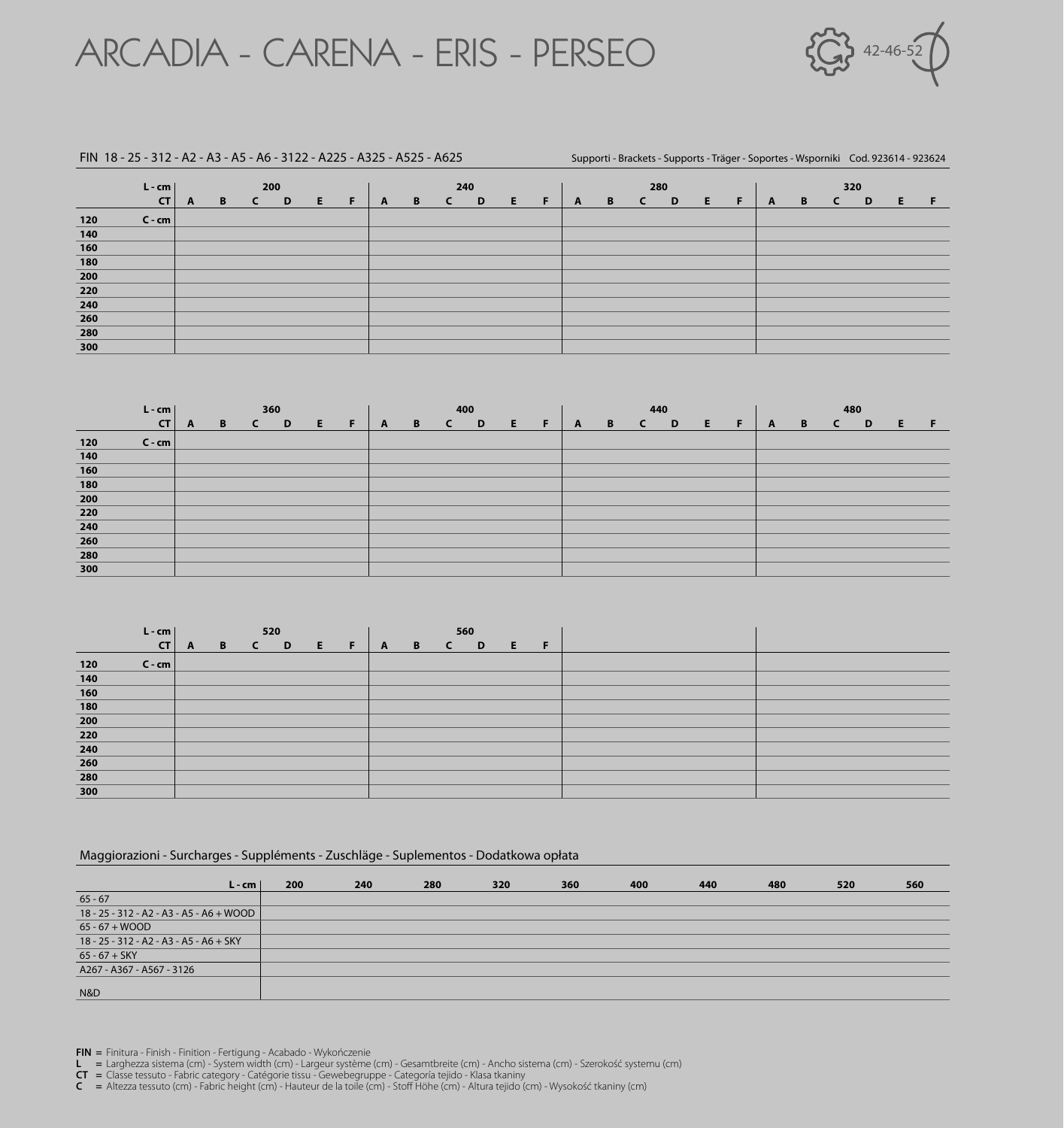# ARCADIA - CARENA - ERIS - PERSEO 42-46-52





Sistema a parete slalom 2 teli Wall slalom double system Système de face slalom double Wandsystem Slalom mit zwei Stoffen Spaltlos ARCADIA Cod. 623D34...SX / DX CARENA Cod. 813D34...SX / DX ERIS Cod. 923D34...SX / DX



Sistema pared slalom 2 tejidos independientes System ścienny slalom 2 tkaniny PERSEO Cod. 943D34...SX / DX



Sistema a soffitto slalom 2 teli<br>Ceiling slalom double system Ceiling slalom double system Système plafond slalom double Deckenystem Slalom mit zwei Stoen Spaltlos ARCADIA Cod. 623S44...SX / DX CARENA Cod. 813S44...SX / DX ERIS Cod. 923S44...SX / DX



Sistema techo slalom 2 tejidos independientes System sufitowy slalom 2 tkaniny PERSEO Cod. 943S44...SX / DX



**A =** Sporgenza supporto - Bracket's projection - Retour support - Träger Abstand - Escuadra de separación - Występwspornika

**H =** Distanza parete - Wall distance - Retour du mur - Wand Abstand - Distancia pared - Odległość od ściany

**L =** Larghezza sistema (cm) - System width (cm) - Largeur système (cm) - Gesamtbreite (cm) - Ancho sistema (cm) - Szerokość systemu (cm)

It = Larghezza singolo tessuto - Fabric width per unit - Largeur chaque toile - Stoff Breite - Ancho de cada tejido - Szerokość pojedynczej tkaniny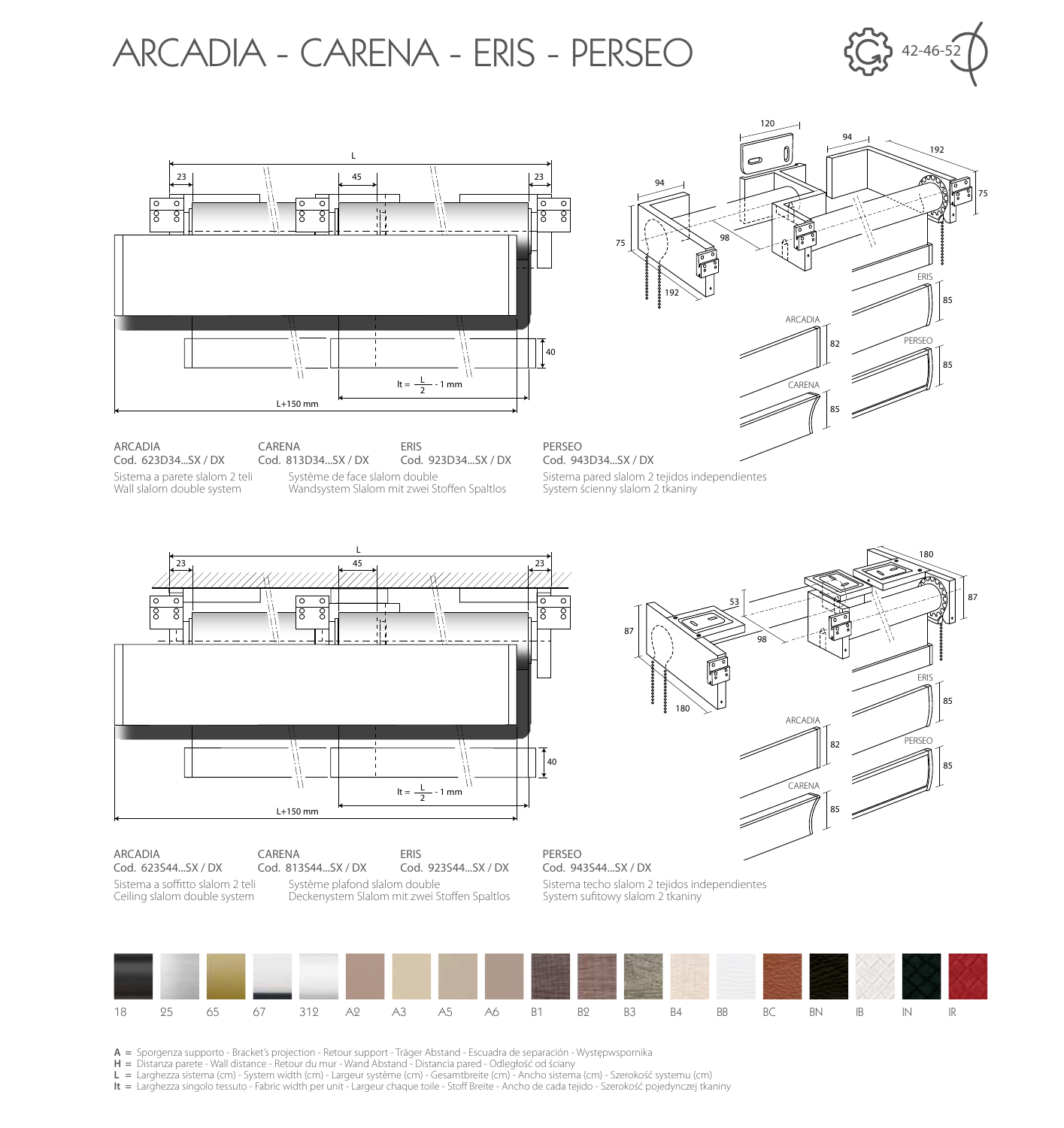ARCADIA - CARENA - ERIS - PERSEO (G) 42-46-52



#### FIN 18 - 25 - 312 - A2 - A3 - A5 - A6 - 3122 - A225 - A325 - A525 - A625

|     | $L - cm$  |   |   | 200 |   |     |   |   |   | 240 |   |    |    |   |   | 280 |   |    |     |   |          | 320        |   |   |   |
|-----|-----------|---|---|-----|---|-----|---|---|---|-----|---|----|----|---|---|-----|---|----|-----|---|----------|------------|---|---|---|
|     | <b>CT</b> | A | B |     | D | -E. | F | A | B | C   | D | E. | F. | A | B |     | D | E. | -F. | A | <b>B</b> | $\epsilon$ | D | E | E |
| 120 | $C - cm$  |   |   |     |   |     |   |   |   |     |   |    |    |   |   |     |   |    |     |   |          |            |   |   |   |
| 140 |           |   |   |     |   |     |   |   |   |     |   |    |    |   |   |     |   |    |     |   |          |            |   |   |   |
| 160 |           |   |   |     |   |     |   |   |   |     |   |    |    |   |   |     |   |    |     |   |          |            |   |   |   |
| 180 |           |   |   |     |   |     |   |   |   |     |   |    |    |   |   |     |   |    |     |   |          |            |   |   |   |
| 200 |           |   |   |     |   |     |   |   |   |     |   |    |    |   |   |     |   |    |     |   |          |            |   |   |   |
| 220 |           |   |   |     |   |     |   |   |   |     |   |    |    |   |   |     |   |    |     |   |          |            |   |   |   |
| 240 |           |   |   |     |   |     |   |   |   |     |   |    |    |   |   |     |   |    |     |   |          |            |   |   |   |
| 260 |           |   |   |     |   |     |   |   |   |     |   |    |    |   |   |     |   |    |     |   |          |            |   |   |   |
| 280 |           |   |   |     |   |     |   |   |   |     |   |    |    |   |   |     |   |    |     |   |          |            |   |   |   |
| 300 |           |   |   |     |   |     |   |   |   |     |   |    |    |   |   |     |   |    |     |   |          |            |   |   |   |

|     | $L - cm$                               |   |   | 360 |    |    |   |              |          | 400 |   |    |   |   |   | 440        |   |   |    |   |   | 480 |   |   |  |
|-----|----------------------------------------|---|---|-----|----|----|---|--------------|----------|-----|---|----|---|---|---|------------|---|---|----|---|---|-----|---|---|--|
|     | $\overline{\mathsf{C}}$ T <sub>h</sub> | A | B |     | D. | E. | F | $\mathbf{A}$ | <b>B</b> |     | D | F. | Е | A | B | $\epsilon$ | D | E | F. | A | B |     | D | F |  |
| 120 | $C - cm$                               |   |   |     |    |    |   |              |          |     |   |    |   |   |   |            |   |   |    |   |   |     |   |   |  |
| 140 |                                        |   |   |     |    |    |   |              |          |     |   |    |   |   |   |            |   |   |    |   |   |     |   |   |  |
| 160 |                                        |   |   |     |    |    |   |              |          |     |   |    |   |   |   |            |   |   |    |   |   |     |   |   |  |
| 180 |                                        |   |   |     |    |    |   |              |          |     |   |    |   |   |   |            |   |   |    |   |   |     |   |   |  |
| 200 |                                        |   |   |     |    |    |   |              |          |     |   |    |   |   |   |            |   |   |    |   |   |     |   |   |  |
| 220 |                                        |   |   |     |    |    |   |              |          |     |   |    |   |   |   |            |   |   |    |   |   |     |   |   |  |
| 240 |                                        |   |   |     |    |    |   |              |          |     |   |    |   |   |   |            |   |   |    |   |   |     |   |   |  |
| 260 |                                        |   |   |     |    |    |   |              |          |     |   |    |   |   |   |            |   |   |    |   |   |     |   |   |  |
| 280 |                                        |   |   |     |    |    |   |              |          |     |   |    |   |   |   |            |   |   |    |   |   |     |   |   |  |
| 300 |                                        |   |   |     |    |    |   |              |          |     |   |    |   |   |   |            |   |   |    |   |   |     |   |   |  |

|                 | $L - cm$  |   |   | 520 |   |       |   |              |   | 560 |   |    |    |  |
|-----------------|-----------|---|---|-----|---|-------|---|--------------|---|-----|---|----|----|--|
|                 | <b>CT</b> | A | B |     | D | - E - | Е | $\mathbf{A}$ | B | c   | D | E. | F. |  |
| 120             | $C$ - cm  |   |   |     |   |       |   |              |   |     |   |    |    |  |
| 140             |           |   |   |     |   |       |   |              |   |     |   |    |    |  |
| 160             |           |   |   |     |   |       |   |              |   |     |   |    |    |  |
| 180             |           |   |   |     |   |       |   |              |   |     |   |    |    |  |
| $\boxed{200}$   |           |   |   |     |   |       |   |              |   |     |   |    |    |  |
| 220             |           |   |   |     |   |       |   |              |   |     |   |    |    |  |
| $\boxed{240}$   |           |   |   |     |   |       |   |              |   |     |   |    |    |  |
| $\frac{260}{1}$ |           |   |   |     |   |       |   |              |   |     |   |    |    |  |
| 280             |           |   |   |     |   |       |   |              |   |     |   |    |    |  |
| 300             |           |   |   |     |   |       |   |              |   |     |   |    |    |  |

### Maggiorazioni - Surcharges - Suppléments - Zuschläge - Suplementos - Dodatkowa opłata

| $L - cm$                                   | 200 | 240 | 280 | 320 | 360 | 400 | 440 | 480 | 520 | 560 |
|--------------------------------------------|-----|-----|-----|-----|-----|-----|-----|-----|-----|-----|
| $65 - 67$                                  |     |     |     |     |     |     |     |     |     |     |
| $18 - 25 - 312 - A2 - A3 - A5 - A6 + WOOD$ |     |     |     |     |     |     |     |     |     |     |
| $65 - 67 + WOOD$                           |     |     |     |     |     |     |     |     |     |     |
| 18 - 25 - 312 - A2 - A3 - A5 - A6 + SKY    |     |     |     |     |     |     |     |     |     |     |
| $65 - 67 + SKY$                            |     |     |     |     |     |     |     |     |     |     |
| A267 - A367 - A567 - 3126                  |     |     |     |     |     |     |     |     |     |     |
| N&D                                        |     |     |     |     |     |     |     |     |     |     |

**FIN =** Finitura - Finish - Finition - Fertigung - Acabado - Wykończenie

- **CT =** Classe tessuto Fabric category Catégorie tissu Gewebegruppe Categoría tejido Klasa tkaniny
- **C =** Altezza tessuto (cm) Fabric height (cm) Hauteur de la toile (cm) Sto Höhe (cm) Altura tejido (cm) Wysokość tkaniny (cm)

**L =** Larghezza sistema (cm) - System width (cm) - Largeur système (cm) - Gesamtbreite (cm) - Ancho sistema (cm) - Szerokość systemu (cm)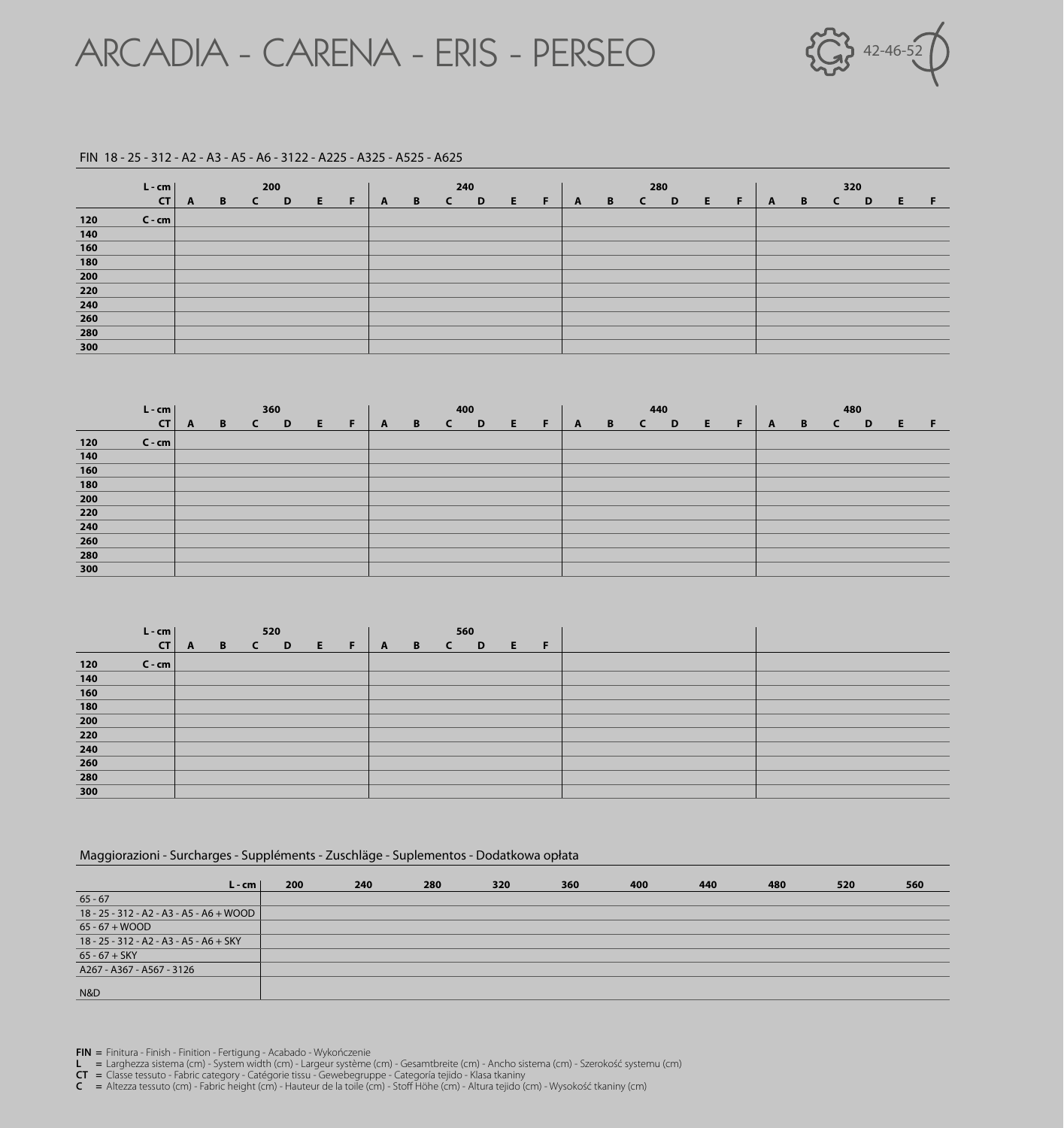ARCADIA-CARENA



9234-- Lato perno Pivot side Côté pivot

Träger Achseseite Lado pivote Strona czopa



9234-- Lato catena Chain side Côté chainette

Träger Ketteseite Lado cadena Eris Strona łańcuszka



923818 923819 Lato perno Carena Pivot side Carena Côté pivot Carena Träger Achseseite Carena Lado pivote Carena Strona czopa Carena



Lato catena Carena Chain side Carena Côté chainette Carena Träger Ketteseite Carena Lado cadena Carena Strona łańcuszka Carena **Cod. 923818SX / DX 923819SX / DX FIN 18 - 25 - 312 65 - 67**



923458 923498 923459 923499

Doppio lato perno Double pivot side Double côté pivot Doppelträger Pchseseite Doble lado pivote Podwójny strona czopu



Doppio lato catena Double chain side Double côté chainette Doppelträger Cetteseite Doble lado cadena Podwójny strona łańcuszka

| Cod.            |          | 923458SX/DX | 923498SX/DX | 923459SX / DX | 923499SX / DX |
|-----------------|----------|-------------|-------------|---------------|---------------|
| <b>FIN</b>      | $A - mm$ | 192         | 242         | 192           | 242           |
|                 | $H - mm$ | 53          | 103         | 53            | 103           |
| $18 - 25 - 312$ |          |             |             |               |               |
| $65 - 67$       |          |             |             |               |               |

| Cod.            |          | 923419SX/DX | 923439SX / DX | 923449SX / DX | 923479SX / DX |  |
|-----------------|----------|-------------|---------------|---------------|---------------|--|
| <b>FIN</b>      | A - mm   | 94          | 144           | 192           | 242           |  |
|                 | $H - mm$ | 53          | 103           | 151           | 201           |  |
| $18 - 25 - 312$ |          |             |               |               |               |  |
| $65 - 67$       |          |             |               |               |               |  |

| Cod.            |          | 923418SX/DX | 923438SX/DX | 923448SX / DX | 923478SX / DX |
|-----------------|----------|-------------|-------------|---------------|---------------|
| <b>FIN</b>      | A - mm   | 94          | 144         | 192           | 242           |
|                 | $H - mm$ | 53          | 103         | 151           | 201           |
| $18 - 25 - 312$ |          |             |             |               |               |
| $65 - 67$       |          |             |             |               |               |

**P =** Lato perno - Pivot side - Côté pivot - Achseseite - Lado Pivote - Strona czopa **C =** Lato catena - Chain side - Côté chainette - Ketteseite - Lado cadena - Strona lańcuszka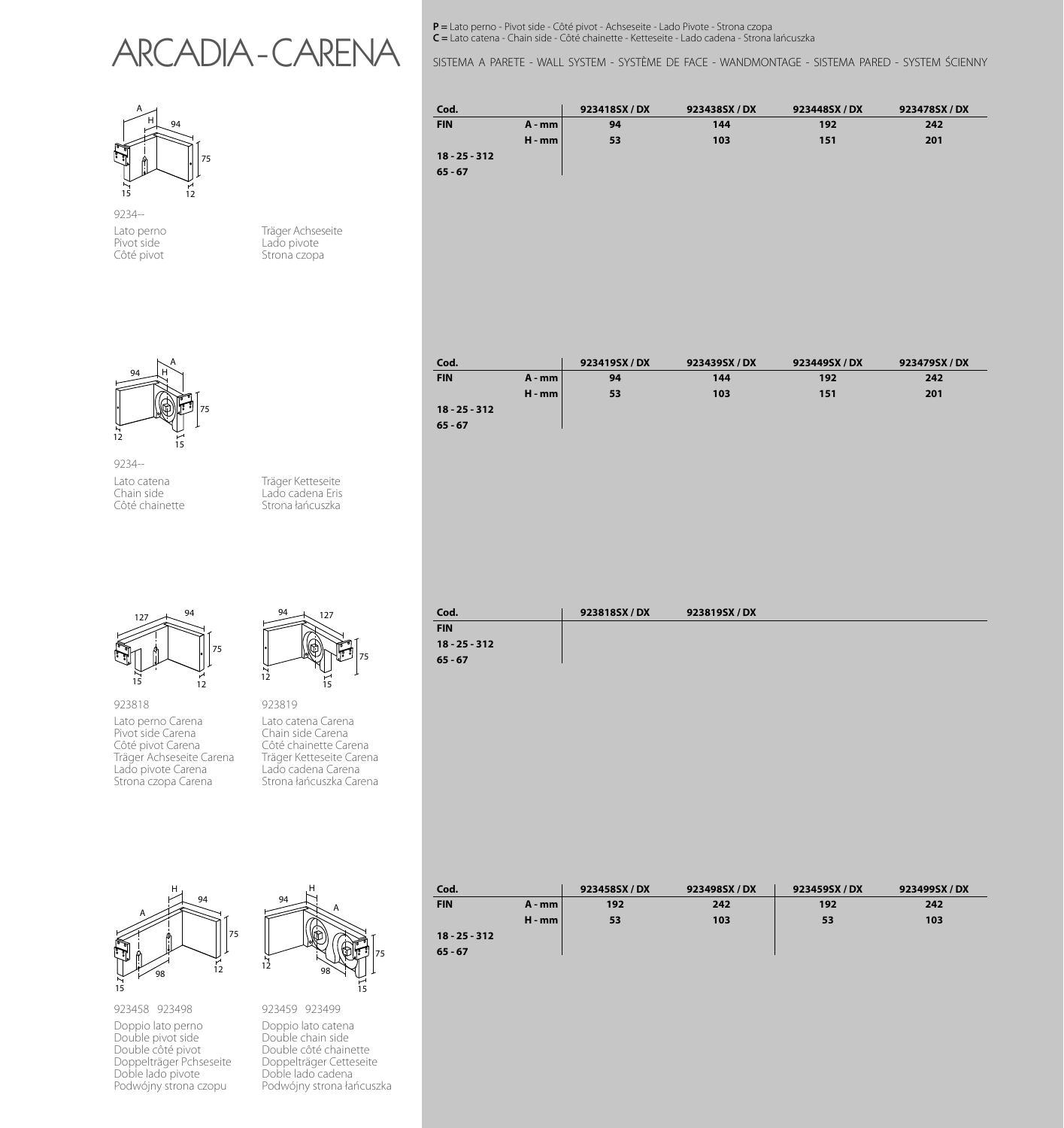# ERIS - PERSEO



923614 923664 923615 923665 Intermedio P/P Middle P/P Intermèdiaire P/P Mittelträger P/P Intermedio P/P Środkowy P/P



Intermedio C/P Middle C/P Intermèdiaire C/P Mittelträger C/P Intermedio C/P Środkowy C/P



923654

Intermedio P/P Carena Middle P/P Carena Intermèdiaire P/P Carena



120

Singolo passante Bypassing Single passant



923634 923744 923609

Intermedio doppio Middle double Intèrmediaire double Doppel-mittelträger Intermedio doble Środkowy podwójny



Intermedio P/C Middle P/C Intermèdiaire P/C Mittelträger P/C Intermedio P/C Środkowy P/C



923616 923666 923617 923667 Intermedio C/C Middle C/C Intermèdiaire C/C Mittelträger C/C Intermedio C/C Środkowy C/C

| Cod.            | 923654 |
|-----------------|--------|
| <b>FIN</b>      |        |
| $18 - 25 - 312$ |        |
| $65 - 67$       |        |
|                 |        |

53/<sub>98</sub>

Einzelträger vorübergehend IIntermedio pasante Pojedynczy przelotowy

75

| Cod.            |          | 923634 | 923744 | 923609 |  |
|-----------------|----------|--------|--------|--------|--|
| <b>FIN</b>      | $A - mm$ | 192    | 242    |        |  |
|                 | $H - mm$ | 53     | 103    |        |  |
| $18 - 25 - 312$ |          |        |        |        |  |
| $65 - 67$       |          |        |        |        |  |



| Cod.            |          | 923614 | 923664 | 923615 | 923665 |
|-----------------|----------|--------|--------|--------|--------|
| <b>FIN</b>      | $A - mm$ | 94     | 144    | 94     | 144    |
|                 | $H - mm$ | 53     | 103    | 53     | 103    |
| $18 - 25 - 312$ |          |        |        |        |        |
| $65 - 67$       |          |        |        |        |        |

| Cod.            |          | 923616 | 923666 | 923617 | 923667 |
|-----------------|----------|--------|--------|--------|--------|
| <b>FIN</b>      | $A - mm$ | 94     | 144    | 94     | 144    |
|                 | $H - mm$ | 53     | 103    | 53     | 103    |
| $18 - 25 - 312$ |          |        |        |        |        |
| $65 - 67$       |          |        |        |        |        |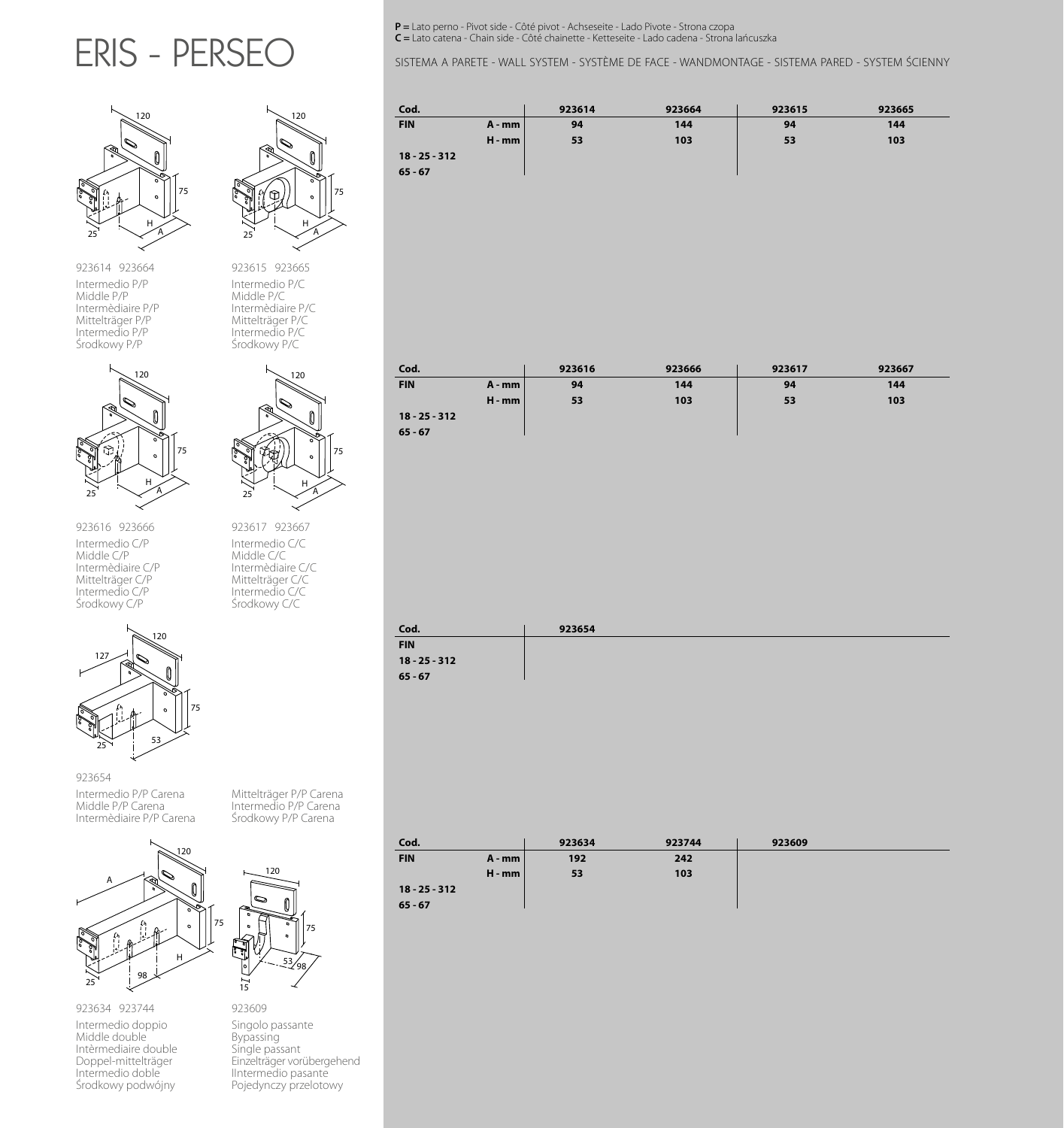# ARCADIA-CARENA

75

15

Rosetta C Recess bracket C Naissance murale C Wandlager C Soporte lateral C Podkładka okrągła C

75

 $94 + 94$ 

Angolare interno P/C Inner corner P/C Angle interne P/C Innen-eckenträger P/C Angulo interno P/C Kątownik wewnętrzny P/C

Innen-eckenträger C/P Angulo interno C/P Kątownik wewnętrzny C/P

53

192

 $^{17}_{15}$ 

**REE** 

Jumbo P Jumbo P Jumbo P Jumboträger P 94

 $12$ 

75



923698 923699

Rosetta P Recess bracket P Naissance murale P Wandlager P Soporte lateral P Podkładka okrągła P



923674 923675

Angolare interno P/P Inner corner P/P Angle interne P/P Innen-eckenträger P/P Angulo interno P/P Kątownik wewnętrzny P/P



923676 Angolare interno C/P Inner corner C/P Angle interne C/P





Jumbo C Jumbo C



923534 Slalom P/P Slalom P/P Slalom P/P

192

Slalomträger P/P Slalom P/P Slalom P/P

60

้าร

**P =** Lato perno - Pivot side - Côté pivot - Achseseite - Lado Pivote - Strona czopa **C =** Lato catena - Chain side - Côté chainette - Ketteseite - Lado cadena - Strona lańcuszka

| Cod.            | 923698SX / DX | 923699SX/DX |
|-----------------|---------------|-------------|
| <b>FIN</b>      |               |             |
| $18 - 25 - 312$ |               |             |
| $65 - 67$       |               |             |
|                 |               |             |

| Cod.            | 923674 | 923675 |
|-----------------|--------|--------|
| <b>FIN</b>      |        |        |
| $18 - 25 - 312$ |        |        |
| $65 - 67$       |        |        |

| Cod.            | 923676 |  |
|-----------------|--------|--|
| <b>FIN</b>      |        |  |
| $18 - 25 - 312$ |        |  |
| $65 - 67$       |        |  |

| <b>FIN</b>      |  |
|-----------------|--|
| $18 - 25 - 312$ |  |
| $65 - 67$       |  |

| Cod.            | 923534SX / DX |
|-----------------|---------------|
| <b>FIN</b>      |               |
| $18 - 25 - 312$ |               |
| $65 - 67$       |               |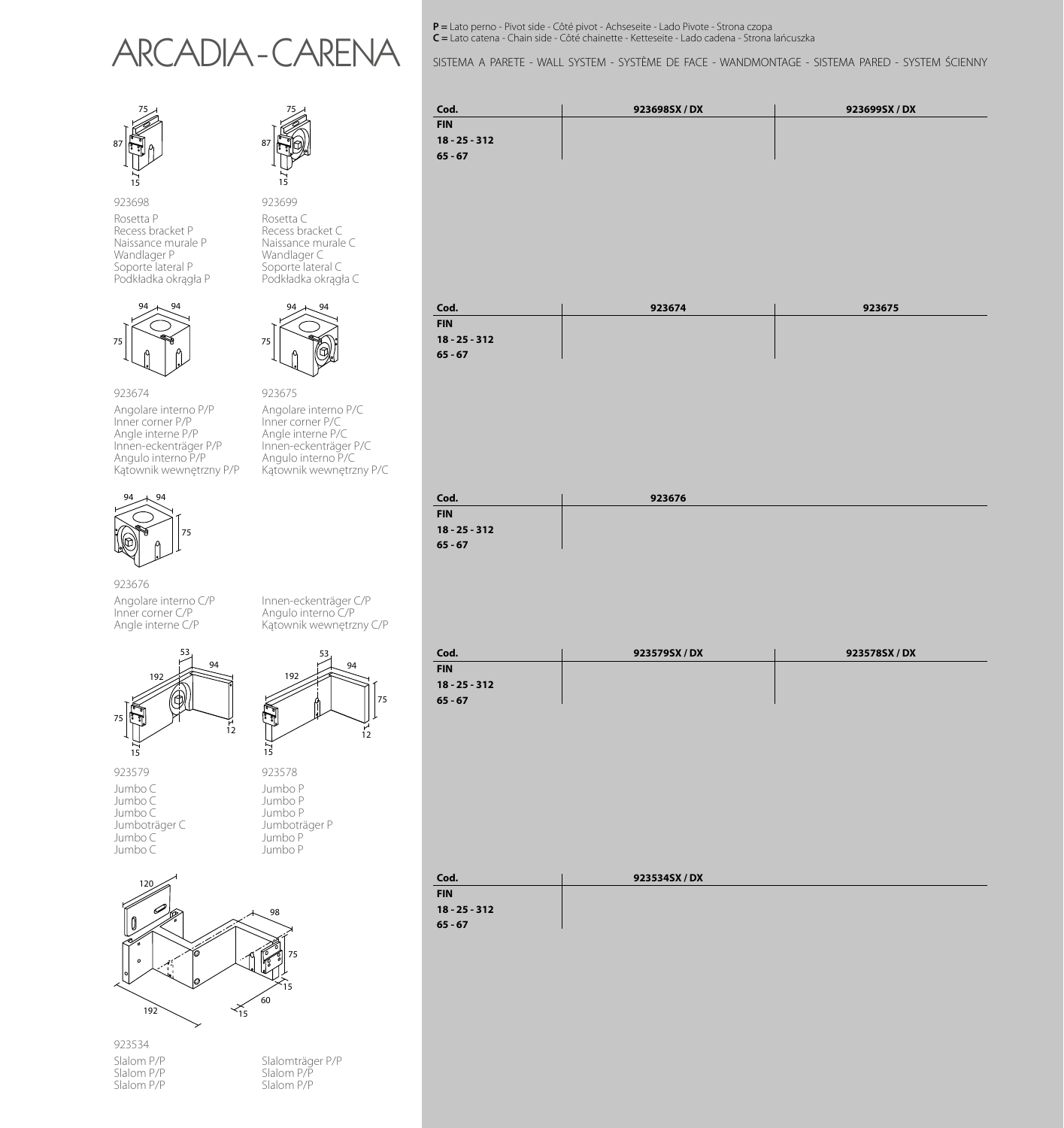



923559 923759 Slalom passante Slalom bypassing Slalom passant Slalomträger vorübergehend Slalom pasante<br>Slalom przelotowy

 $\overrightarrow{15}$ 

 $60 \frac{15}{15}$ 

 $C +$  pannell  $C$  with panel C + panneau Flächen-vorhanganlage C C + panel  $C +$  panel

15

75

**P =** Lato perno - Pivot side - Côté pivot - Achseseite - Lado Pivote - Strona czopa **C =** Lato catena - Chain side - Côté chainette - Ketteseite - Lado cadena - Strona lańcuszka

|                                           | Cod.            | 923535SX / DX |               |
|-------------------------------------------|-----------------|---------------|---------------|
|                                           | <b>FIN</b>      |               |               |
|                                           | $18 - 25 - 312$ |               |               |
|                                           | $65 - 67$       |               |               |
|                                           |                 |               |               |
|                                           |                 |               |               |
|                                           |                 |               |               |
|                                           |                 |               |               |
|                                           |                 |               |               |
|                                           |                 |               |               |
|                                           |                 |               |               |
|                                           |                 |               |               |
|                                           |                 |               |               |
| Pr P/C                                    |                 |               |               |
|                                           |                 |               |               |
|                                           |                 |               |               |
|                                           |                 |               |               |
|                                           | Cod.            | 923536SX / DX |               |
|                                           | <b>FIN</b>      |               |               |
|                                           | $18 - 25 - 312$ |               |               |
|                                           | $65 - 67$       |               |               |
|                                           |                 |               |               |
|                                           |                 |               |               |
|                                           |                 |               |               |
|                                           |                 |               |               |
|                                           |                 |               |               |
|                                           |                 |               |               |
|                                           |                 |               |               |
|                                           |                 |               |               |
|                                           |                 |               |               |
| er C/P                                    |                 |               |               |
|                                           |                 |               |               |
|                                           |                 |               |               |
|                                           |                 |               |               |
|                                           | Cod.            | 923537SX / DX |               |
|                                           | <b>FIN</b>      |               |               |
|                                           |                 |               |               |
|                                           | $18 - 25 - 312$ |               |               |
|                                           | $65 - 67$       |               |               |
|                                           |                 |               |               |
|                                           |                 |               |               |
|                                           |                 |               |               |
|                                           |                 |               |               |
|                                           |                 |               |               |
|                                           |                 |               |               |
|                                           |                 |               |               |
|                                           |                 |               |               |
| er C/C                                    |                 |               |               |
|                                           |                 |               |               |
|                                           |                 |               |               |
|                                           |                 |               |               |
|                                           |                 |               |               |
|                                           | Cod.            | 923559SX / DX | 923759SX / DX |
|                                           | <b>FIN</b>      |               |               |
|                                           | $18 - 25 - 312$ |               |               |
|                                           | $65 - 67$       |               |               |
| $\sum_{\alpha}^{53}$                      |                 |               |               |
| 94                                        |                 |               |               |
| ١                                         |                 |               |               |
|                                           |                 |               |               |
|                                           |                 |               |               |
| $\frac{1}{12}$                            |                 |               |               |
|                                           |                 |               |               |
|                                           |                 |               |               |
|                                           |                 |               |               |
| lo<br>el glide<br><sub>hanganlage C</sub> |                 |               |               |
|                                           |                 |               |               |
|                                           |                 |               |               |
|                                           |                 |               |               |
|                                           |                 |               |               |
|                                           |                 |               |               |
|                                           |                 |               |               |
|                                           |                 |               |               |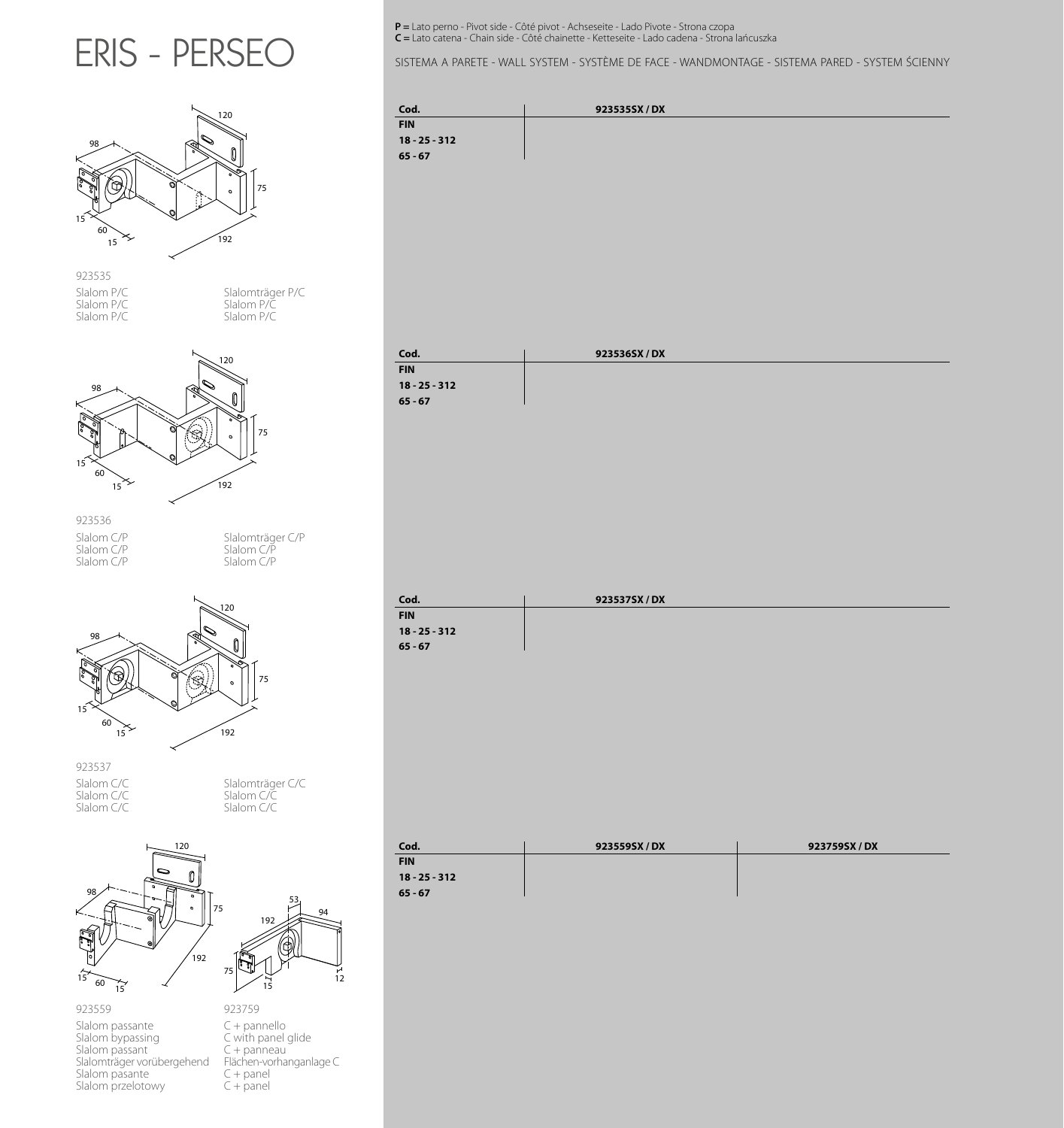



923758 P + pannello P with panel glide P + panneau

Paneelwagen P P + panel P + panel





923718 923719 Rosetta doppia P Double recess bracket P Naissance double P Doppelwandlager P Soporte lateral doble P Podkładka okrągła podwójna P

15 Rosetta doppia C Double recess bracket C Naissance double C Doppelwandlager C Soporte lateral doble C

Podkładka okrągła podwójna C

| Cod.            | 923718SX / DX | 923719SX/DX |
|-----------------|---------------|-------------|
| <b>FIN</b>      |               |             |
| $18 - 25 - 312$ |               |             |
| $65 - 67$       |               |             |

|          | 120                     |                |
|----------|-------------------------|----------------|
|          |                         |                |
| 98       | о<br>۰<br>75<br>$\circ$ |                |
|          | R                       | 可乳人            |
| x<br>٥   | œ<br>192                |                |
| 15<br>60 |                         | $\widehat{15}$ |

923774 923776 Slalom passante P Bypassing slalom P Passant slalom P Slalomträger vorübergehend P Slalom pasante P Slalom przelotowy P



Slalom passante C Bypassing slalom C Passant slalom C Slalomträger vorübergehend C Slalom pasante C Slalom podwójny C



**Cod. 923774SX / DX 923776SX / DX**



923584 Slalom doppio Double slalom Slalom double

Doppel-slalomträger Slalom doble Slalom podwójny

**Cod. 923584SX / DX FIN 18 - 25 - 312 65 - 67**

**P =** Lato perno - Pivot side - Côté pivot - Achseseite - Lado Pivote - Strona czopa **C =** Lato catena - Chain side - Côté chainette - Ketteseite - Lado cadena - Strona lańcuszka

| Cod.            | 923758SX / DX |  |
|-----------------|---------------|--|
| <b>FIN</b>      |               |  |
| $18 - 25 - 312$ |               |  |
| $65 - 67$       |               |  |
|                 |               |  |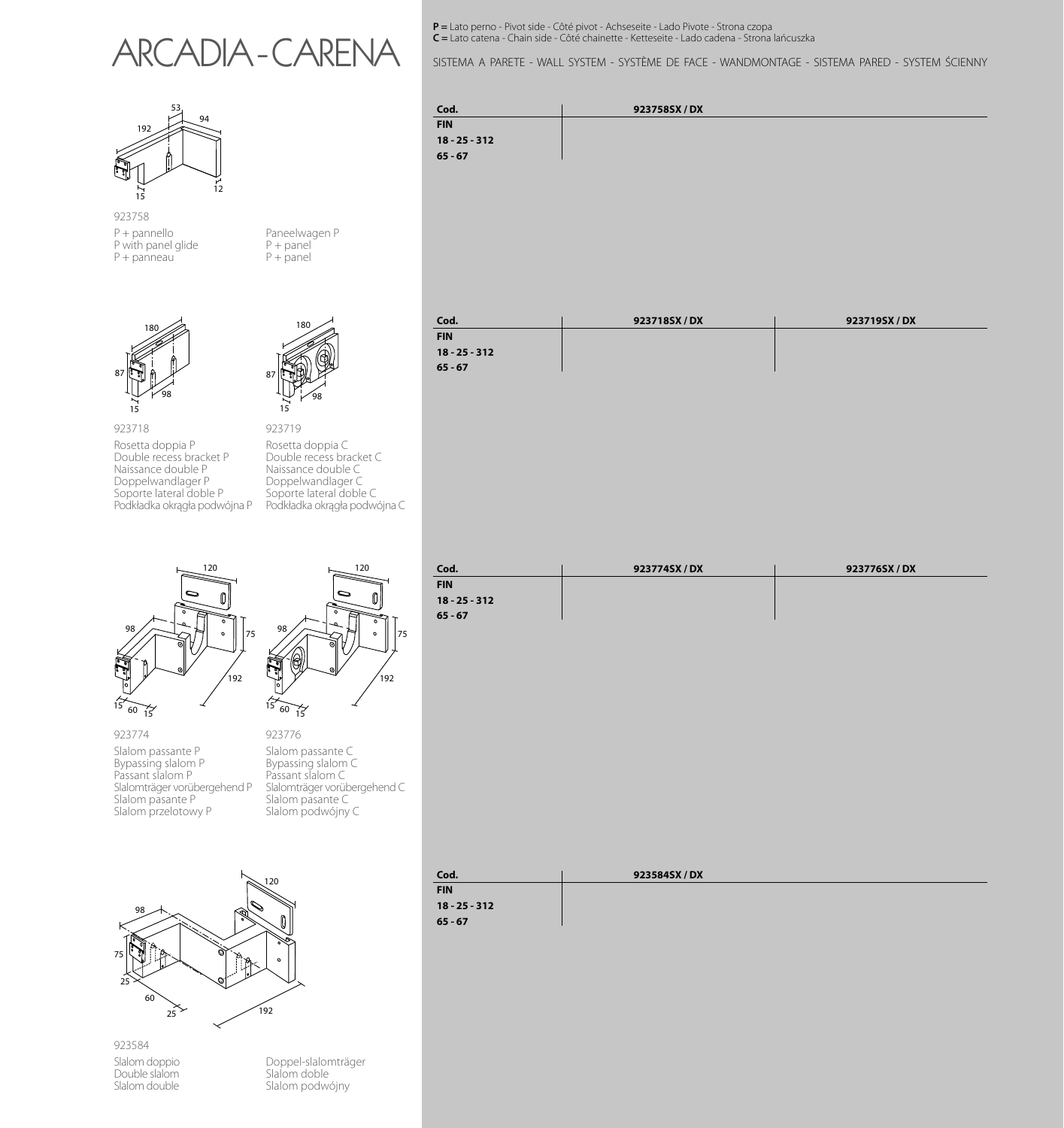

923428 923429 Lato perno Pivot side Côté pivot Träger Achseseite Lado pivote Strona czopa





Doppio P Double P Double P Doppelträger P Doble P Podwójny P



923828 923839 Lato perno Carena Pivot side Carena Côté pivot Carena Träger Achseseite Carena Lado pivote Carena Strona czopa Carena



923624 923625 Intermedio P/P Middle P/P Intermèdiaire P/P Mittelträger P/P Intermedio P/P Środkowy P/P



923626 923627

Intermedio C/P Middle C/P Intermèdiaire C/P Mittelträger C/P Intermedio C/P Środkowy C/P



180

98

15

Lato catena Carena Chain side Carena Côté chainette Carena Träger Ketteseite Carena Lado cadena Carena Strona łańcuszka Carena

120

87

 $\frac{52}{87}$ 

87

75

15

Lato catena Chain side Côté chainette Träger Ketteseite Lado cadena Strona łańcuszka

94

Doppio C Double C Double C Doppelträger C Doble C Podwójny C

94

**P =** Lato perno - Pivot side - Côté pivot - Achseseite - Lado Pivote - Strona czopa **C =** Lato catena - Chain side - Côté chainette - Ketteseite - Lado cadena - Strona lańcuszka

ERIS - PERSEO SISTEMA A SOFFITTO-CEILING SYSTEM-SYSTÈME PLAFOND-DECKENMONTAGE-SISTEMATECHO-SYSTEM SUFITOWY

| Cod.            | 923428SX / DX | 923429SX/DX |
|-----------------|---------------|-------------|
| <b>FIN</b>      |               |             |
| $18 - 25 - 312$ |               |             |
| $65 - 67$       |               |             |
|                 |               |             |
|                 |               |             |

| Cod.            | 923468SX / DX | 923469SX / DX |
|-----------------|---------------|---------------|
| <b>FIN</b>      |               |               |
| $18 - 25 - 312$ |               |               |
| $65 - 67$       |               |               |
|                 |               |               |

| Cod.            | 923828SX/DX | 923829SX/DX |
|-----------------|-------------|-------------|
| <b>FIN</b>      |             |             |
| $18 - 25 - 312$ |             |             |
| $65 - 67$       |             |             |

| Cod.            | 923624 | 923625 |
|-----------------|--------|--------|
| <b>FIN</b>      |        |        |
| $18 - 25 - 312$ |        |        |
| $65 - 67$       |        |        |

Intermedio P/C Middle P/C Intermèdiaire P/C Mittelträger P/C Intermedio P/C Środkowy P/C

25



Intermedio C/C Middle C/C Intermèdiaire C/C Mittelträger C/C Intermedio C/C Środkowy C/C

| Cod.            | 923626 | 923627 |
|-----------------|--------|--------|
| <b>FIN</b>      |        |        |
| $18 - 25 - 312$ |        |        |
| $65 - 67$       |        |        |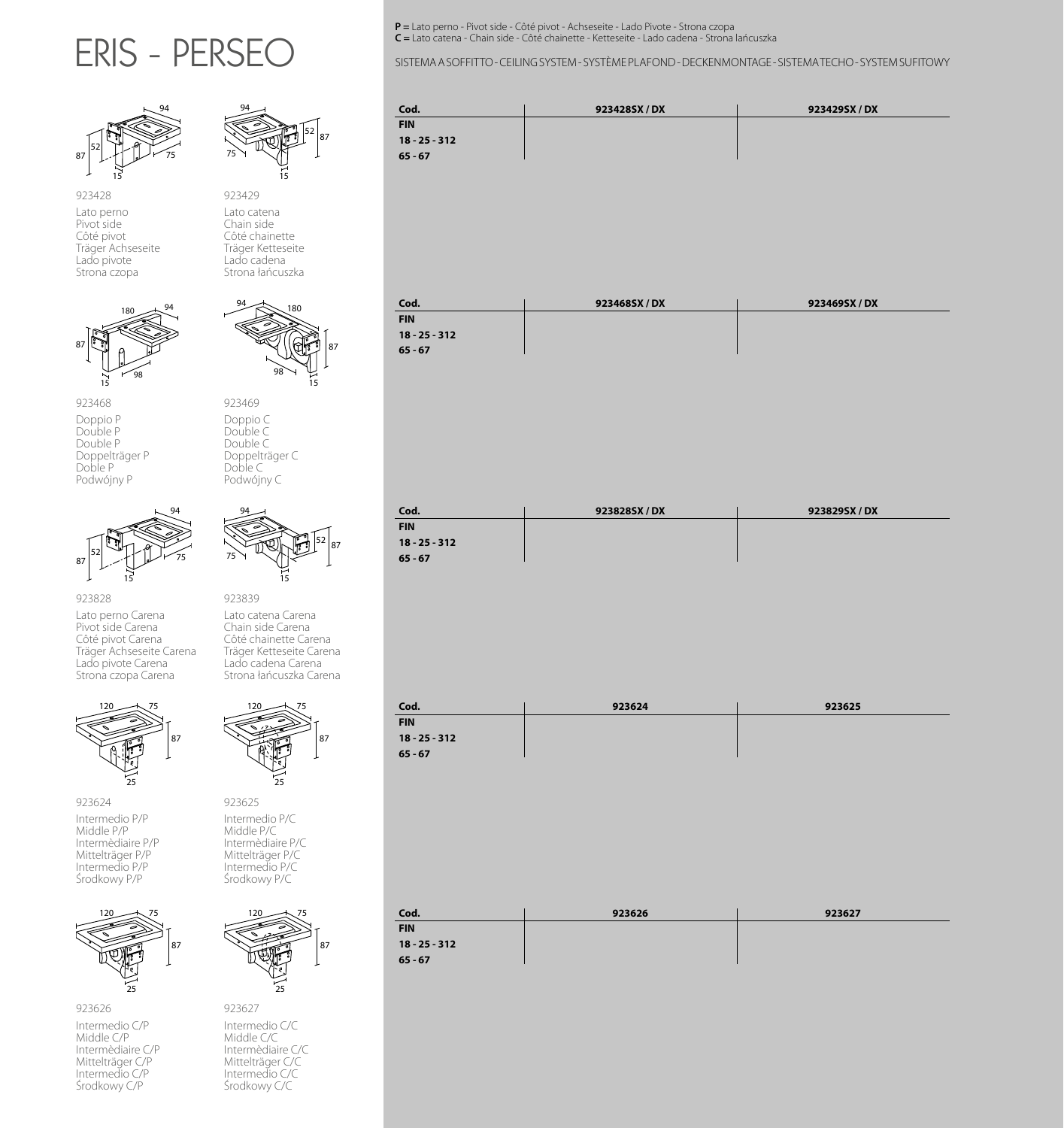



923694 923644

Intermedio P/P Carena Middle P/P Carena Intermèdiaire P/P Carena Mittelträger P/P Carena Intermedio P/P Carena Środkowy P/P Carena



Intermedio doppio P/P Middle double P/P Intèrmediaire double P/P Doppel-mittelträger P/P Intermedio doble P/P Środkowy podwójny P/P



383468 383469

130

Doppio sfalsato a soffitto P More vertically located ceiling double P Double décalé à plafond P Doppelter Deckenversatz P Doble a techo no alineado P Podwójne mocowanie sufitowe P



Doppio sfalsato a soffitto C More vertically located ceiling double C Double décalé à plafond C Doppelter Deckenversatz C Doble a techo no alineado C Podwójne mocowanie sufitowe C

60 87



15

Intermedio passante Middle bypassing Intermèdiaire passant Mittelträger vorübergehend Intermedio pasante Środkowy przelotowy

923659 923569 Slalom passante Slalom bypassing Slalom passant Slalomträger vorübergehend Slalom pasante

Slalom przelotowy



923544

Slalom P/P Slalom P/P Slalom P/P Slalomträger P/P Slalom P/P Slalom P/P

**P =** Lato perno - Pivot side - Côté pivot - Achseseite - Lado Pivote - Strona czopa **C =** Lato catena - Chain side - Côté chainette - Ketteseite - Lado cadena - Strona lańcuszka

SISTEMAASOFFITTO-CEILINGSYSTEM-SYSTÈMEPLAFOND-DECKENMONTAGE-SISTEMATECHO-SYSTEMSUFITOWY

| Cod.            | 923694 | 923644 |
|-----------------|--------|--------|
| <b>FIN</b>      |        |        |
| $18 - 25 - 312$ |        |        |
| $65 - 67$       |        |        |
|                 |        |        |

| Cod.            | 383468 | 383469 |
|-----------------|--------|--------|
| <b>FIN</b>      |        |        |
| $18 - 25 - 312$ |        |        |
| $65 - 67$       |        |        |

| Cod.            | 923659 | 923569SX/DX |
|-----------------|--------|-------------|
| <b>FIN</b>      |        |             |
| $18 - 25 - 312$ |        |             |
| $65 - 67$       |        |             |
|                 |        |             |

| Cod.            | 923544SX / DX |
|-----------------|---------------|
| <b>FIN</b>      |               |
| $18 - 25 - 312$ |               |
| $65 - 67$       |               |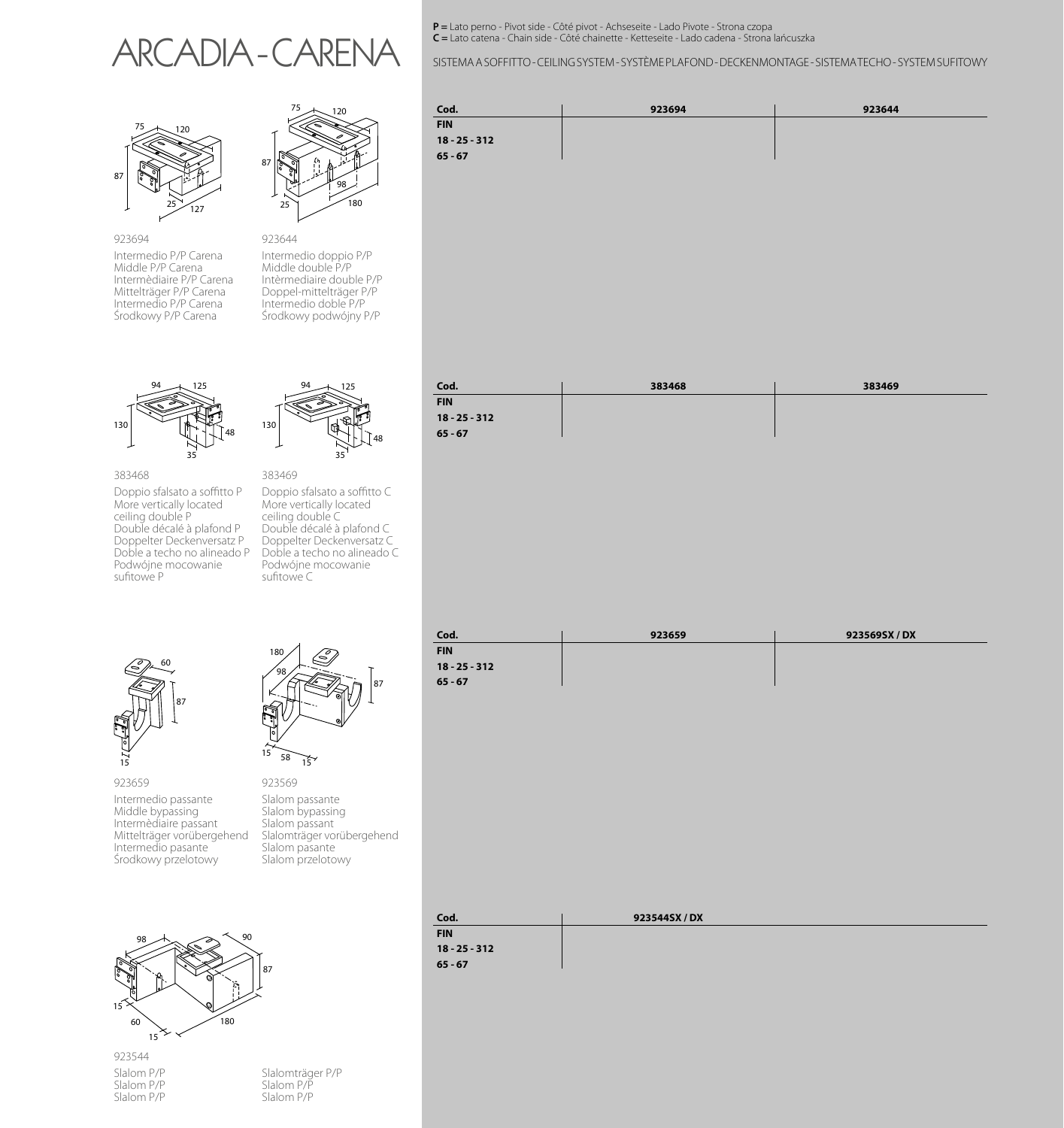



923545 Slalom P/C Slalom P/C Slalom P/C

Slalomträger P/C Slalom P/C Slalom P/C



923546 Slalom C/P Slalom C/P Slalom C/P

#### Slalomträger C/P Slalom C/P Slalom C/P



923547 Slalom C/C Slalom C/C Slalom C/C



**Cod. 923547SX / DX FIN 18 - 25 - 312 65 - 67**

94 8<sup>-</sup> 94

923724 923684

Angolare esterno P/P Outer corner P/P Angle extèrne P/P Aussen-eckenträger P/P Ángulo externo P/P Kątownik zewnętrzny P/P



Angolare interno P/P Inner corner P/P Angle interne P/P Innen-eckenträger P/P Angulo interno P/P Kątownik wewnętrzny P/P

| Cod.            | 923724 | 923684 |
|-----------------|--------|--------|
| <b>FIN</b>      |        |        |
| $18 - 25 - 312$ |        |        |
| 65 - 67         |        |        |

**P =** Lato perno - Pivot side - Côté pivot - Achseseite - Lado Pivote - Strona czopa **C =** Lato catena - Chain side - Côté chainette - Ketteseite - Lado cadena - Strona lańcuszka

**Cod. 923546SX / DX**

**FIN**

**18 - 25 - 312 65 - 67**

SISTEMAASOFFITTO-CEILINGSYSTEM-SYSTÈMEPLAFOND-DECKENMONTAGE-SISTEMATECHO-SYSTEMSUFITOWY

| 923545SX/DX |
|-------------|
|             |
|             |
|             |
|             |
|             |
|             |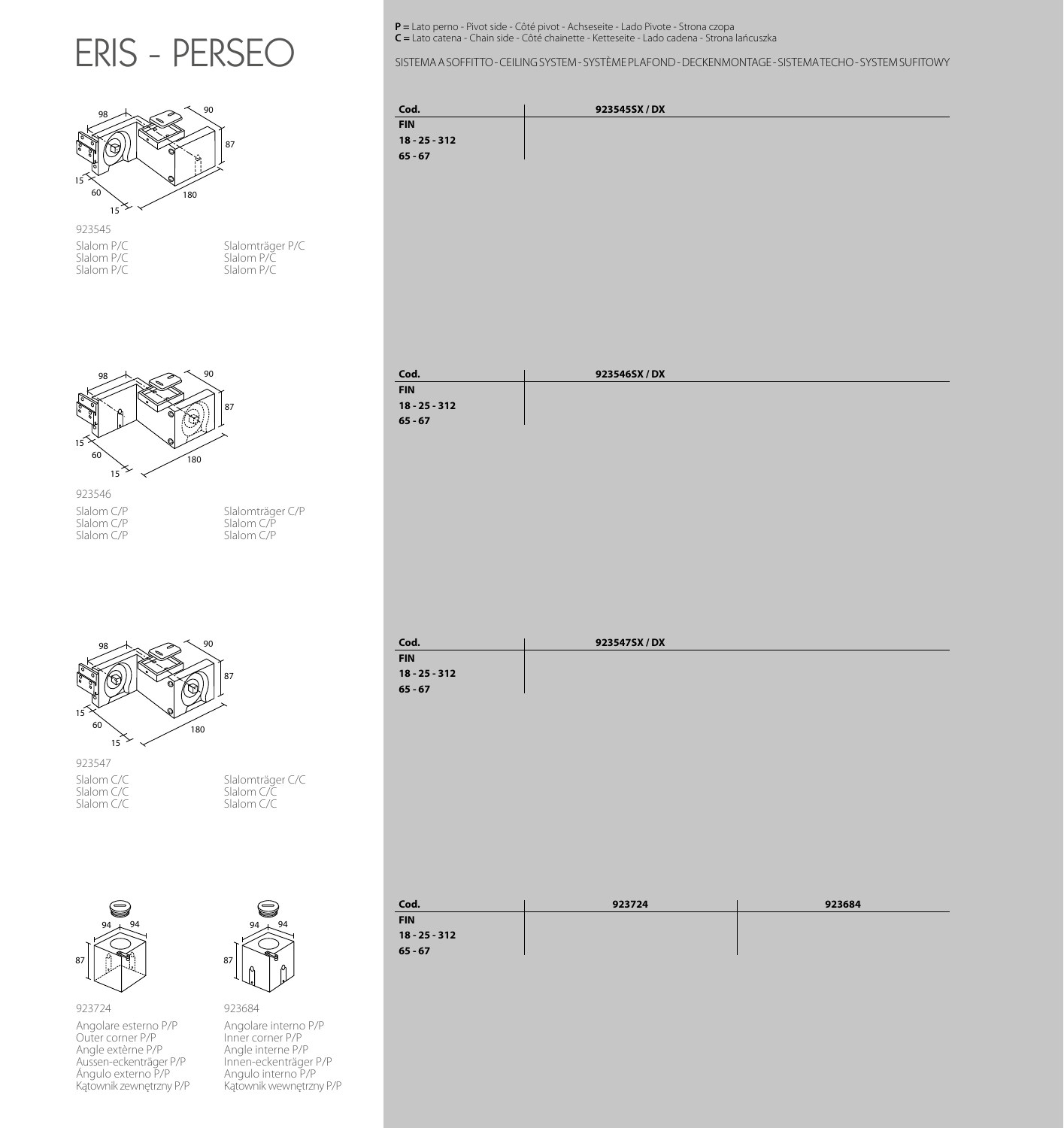



923685 Angolare interno P/C Inner corner P/C Angle interne P/C



923686 Angolare interno C/P Inner corner C/P Angle interne C/P



Jumboträger C Jumbo C Jumbo C

94

180

15

Flächen-vorhanganlage C

C + pannello C with panel glide  $C +$  panneau

C + panel C + panel 87

Innen-eckenträger P/C Angulo interno P/C Kątownik wewnętrzny P/C



923529 Jumbo C Jumbo C Jumbo C



923768 923769

P + pannello P with panel glide P + panneau Paneelwagen P P + panel P + panel



923594 Slalom doppio Double slalom Slalom double

Doppel-slalomträger Slalom doble Slalom podwójny

**P =** Lato perno - Pivot side - Côté pivot - Achseseite - Lado Pivote - Strona czopa **C =** Lato catena - Chain side - Côté chainette - Ketteseite - Lado cadena - Strona lańcuszka

SISTEMAASOFFITTO-CEILINGSYSTEM-SYSTÈMEPLAFOND-DECKENMONTAGE-SISTEMATECHO-SYSTEMSUFITOWY

| Cod.            | 923685 |  |
|-----------------|--------|--|
| <b>FIN</b>      |        |  |
| $18 - 25 - 312$ |        |  |
| $65 - 67$       |        |  |
|                 |        |  |

| Cod.            | 923686 |  |
|-----------------|--------|--|
| <b>FIN</b>      |        |  |
| $18 - 25 - 312$ |        |  |
| $65 - 67$       |        |  |

| Cod.            | 923529SX / DX |  |
|-----------------|---------------|--|
| <b>FIN</b>      |               |  |
| $18 - 25 - 312$ |               |  |
| $65 - 67$       |               |  |

| Cod.            | 923768SX / DX | 923769SX / DX |
|-----------------|---------------|---------------|
| <b>FIN</b>      |               |               |
| $18 - 25 - 312$ |               |               |
| $65 - 67$       |               |               |

| Cod.            | 923594SX / DX |
|-----------------|---------------|
| <b>FIN</b>      |               |
| $18 - 25 - 312$ |               |
| $65 - 67$       |               |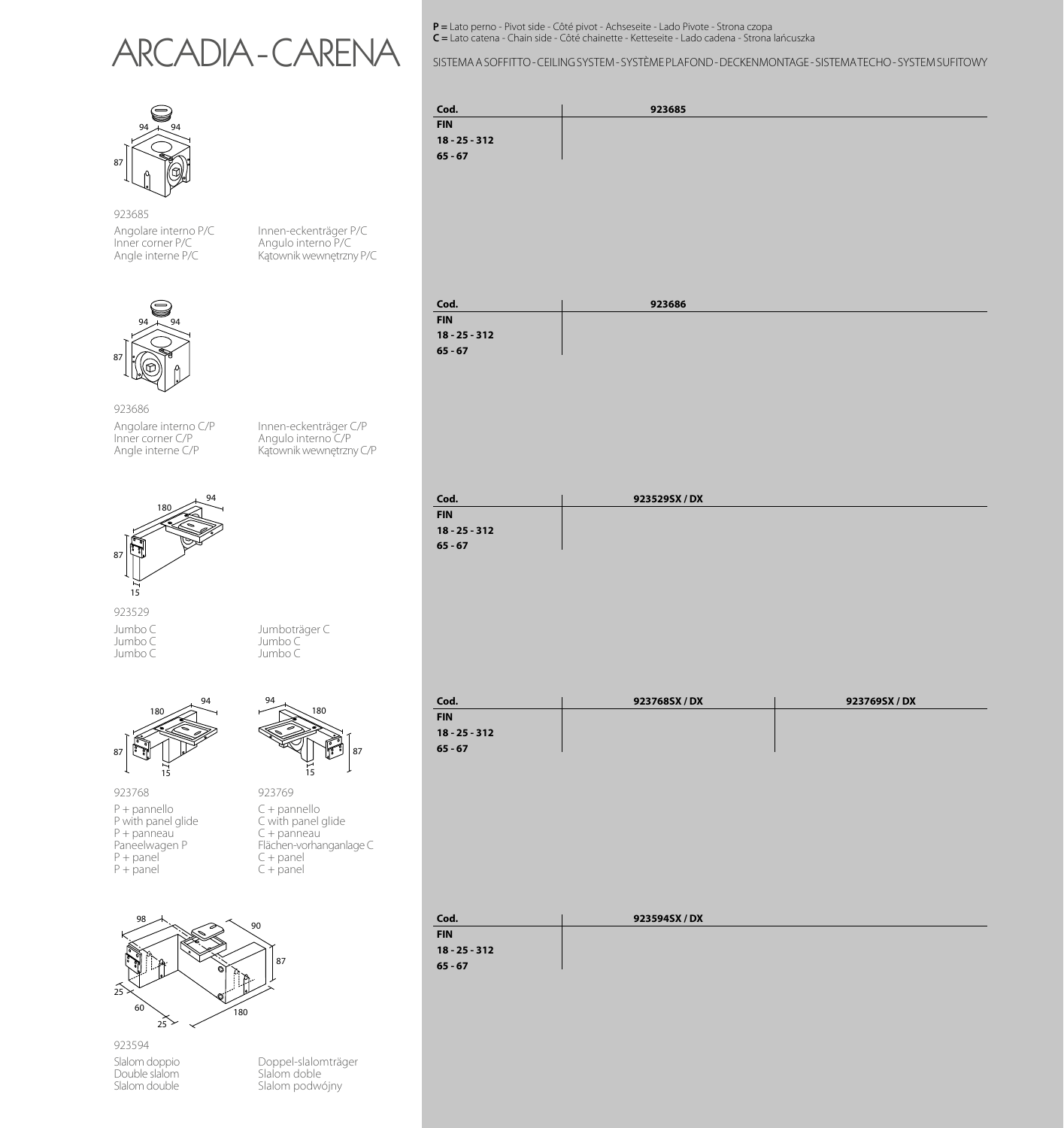# ERIS - PERSEO



923784 923786 Slalom passante P Bypassing slalom P Passant slalom P Slalomträger vorübergehend P Slalom pasante P Slalom przelotowy P



923519 923528 Jumbo C Jumbo C Jumbo C Jumboträger C Jumbo C Jumbo C



163297 Aggancio binario Carena Tracks' hanger Carena Accroche pour rail Carena



163200 163045 Profilo Profile Profil Profil Perfil

Profil



853300 853311

Profilo frontale Arcadia Frontal profile Arcadia Profil frontal Arcadia Blende Arcadia Perfil frontal Arcadia Profil przedni Arcadia



Slalom passante C Bypassing slalom C Passant slalom C Slalomträger vorübergehend C Slalom pasante C Slalom przelotowy C



Jumbo P Jumbo P Jumbo P Jumbo P Jumbo P



Jumboträger P

Schiene Koppelung Carena

16

Tappo **Endcap Bouchon** Endkappe Tapón Zatyczka

 $^{10}_{+1}$ 

Tappo Arcadia End cap Arcadia Bouchon Arcadia Endkappe Arcadia Tapón Arcadia Zatyczka Arcadia

82

16

#### **P =** Lato perno - Pivot side - Côté pivot - Achseseite - Lado Pivote - Strona czopa **C =** Lato catena - Chain side - Côté chainette - Ketteseite - Lado cadena - Strona lańcuszka

SISTEMAASOFFITTO-CEILINGSYSTEM-SYSTÈMEPLAFOND-DECKENMONTAGE-SISTEMATECHO-SYSTEMSUFITOWY

| Cod.            | 923784SX / DX | 923786SX/DX |
|-----------------|---------------|-------------|
| <b>FIN</b>      |               |             |
| $18 - 25 - 312$ |               |             |
| $65 - 67$       |               |             |
|                 |               |             |

| Cod.            | 923519SX/DX | 923528SX/DX |
|-----------------|-------------|-------------|
| <b>FIN</b>      |             |             |
| $18 - 25 - 312$ |             |             |
| $65 - 67$       |             |             |

## COMPONENTI - COMPONENTS - COMPOSANTS - ZUBEHÖR - COMPONENTES - CZĘŚCI

| Cod.              | 163297 |  |
|-------------------|--------|--|
| <b>FIN</b>        |        |  |
| $18 - 25 - 312$   |        |  |
| A2 - A3 - A5 - A6 |        |  |

| Enganche riel Carena<br>Haczyk toru Carena |      |  |
|--------------------------------------------|------|--|
|                                            | Cod. |  |

| Cod.                   | 163200 | 163045 |
|------------------------|--------|--------|
| <b>FIN</b><br>$L - mt$ |        |        |
| $18 - 25 - 312$        |        |        |
| $65 - 67$              |        |        |
| A2 - A3 - A5 - A6      |        |        |

| Cod.              |          | 853300 | 853311 |
|-------------------|----------|--------|--------|
| <b>FIN</b>        | $L - mt$ |        |        |
| $18 - 25 - 312$   |          |        |        |
| $65 - 67$         |          |        |        |
| A2 - A3 - A5 - A6 |          |        |        |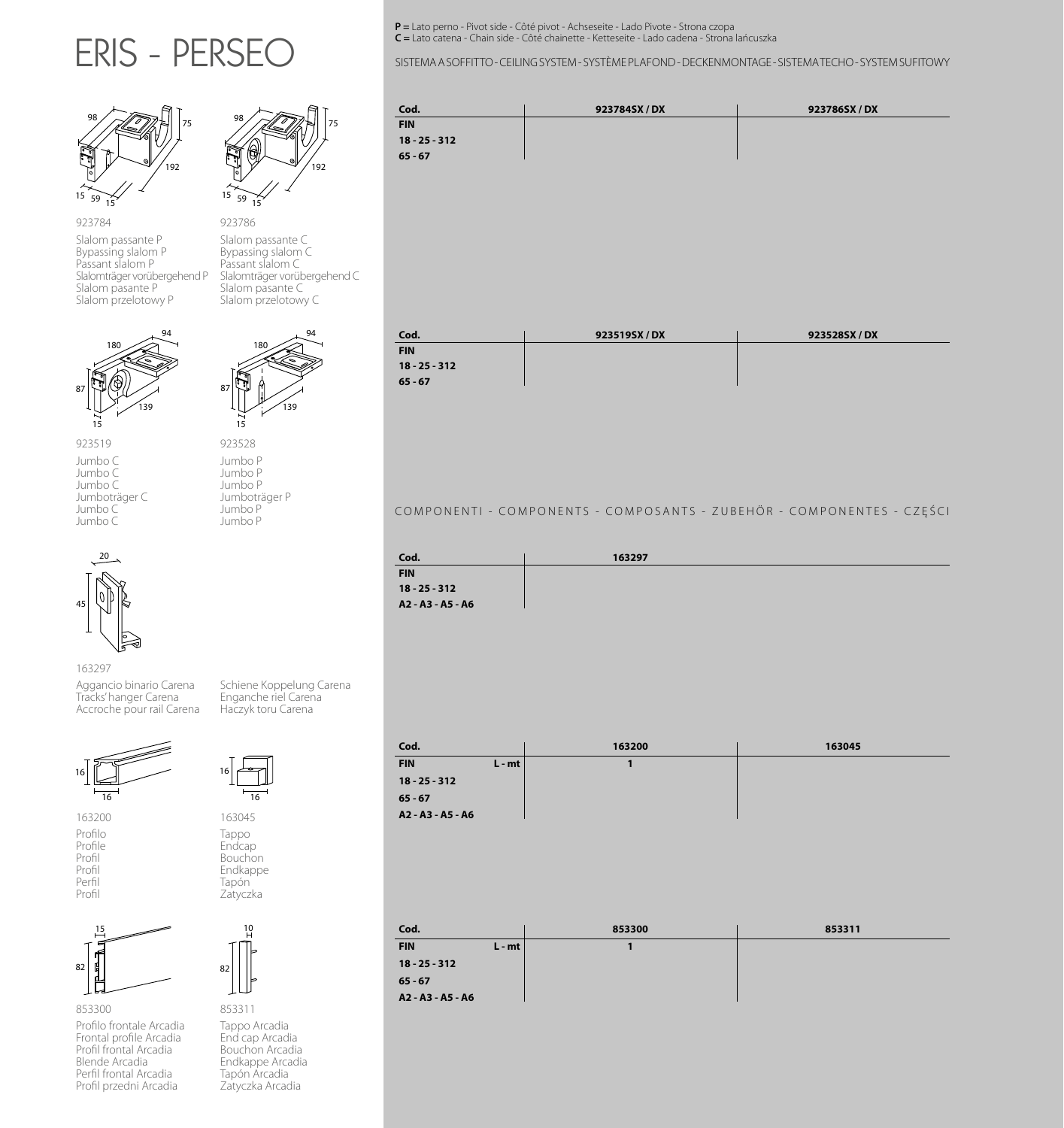



40 3 85

Tappo Carena End cap Carena Bouchon Carena Endkappe Carena Tapón Carena Zatyczka Carena

8

Tappo Eris End cap Eris Bouchon Eris Endkappe Eris Tapón Eris Zatyczka Eris

19,5

Blende Perseo Perfil frontal Perseo Profil przedni Perseo

85

85

813200 813111 813111CX Profilo frontale Carena Frontal profile Carena Profil frontal Carena Blende Carena Perfil frontal Carena Profil przedni Carena



853200 853111 Profilo frontale Eris Frontal profile Eris Profil frontal Eris Blende Eris Perfil frontal Eris Profil przedni Eris

85

17

ſ



853210 853210 Profilo frontale Perseo Frontal profile Perseo Profil frontal Perseo



813111CX

Tappo giunzione Carena Joiner end cap Carena Bouchon jonction Carena Endkappe Für Verbindungsstück Carena Tapón empalme Carena Korek do lacznika Carena



853111SD 853111SS 853111CX

Tappo modificato Modified end cap Bouchon modié Veränderte Endkappe Tapón modificado Zmodyfikowane zakończenie



Tappo giunzione Joiner end cap Bouchon jonction Endkappe Für Verbindungsstück Tapón empalme Korek do lacznika

**P =** Lato perno - Pivot side - Côté pivot - Achseseite - Lado Pivote - Strona czopa **C =** Lato catena - Chain side - Côté chainette - Ketteseite - Lado cadena - Strona lańcuszka

| Cod.              |          | 813200 | 813111SX/DX |
|-------------------|----------|--------|-------------|
| <b>FIN</b>        | $L - mt$ |        |             |
| $18 - 25 - 312$   |          |        |             |
| A2 - A3 - A5 - A6 |          |        |             |
| $65 - 67$         |          |        |             |

| Cod.            |          | 853200 | 853111SX/DX |
|-----------------|----------|--------|-------------|
| <b>FIN</b>      | L - mt l |        |             |
| $18 - 25 - 312$ |          |        |             |
| $65 - 67$       |          |        |             |

| Cod.                   |          | 853210 |  |  |
|------------------------|----------|--------|--|--|
| <b>FIN</b>             | $L - mt$ |        |  |  |
| $25 - 312$             |          |        |  |  |
| $65 - 67$              |          |        |  |  |
| $18 - 25 - 312 + WOOD$ |          |        |  |  |
| $65 - 67 + WOOD$       |          |        |  |  |
| $18 - 25 - 312 + SKY$  |          |        |  |  |
| $65 - 67 + SKY$        |          |        |  |  |
|                        |          |        |  |  |

| Cod.              | 813111CX |  |
|-------------------|----------|--|
| <b>FIN</b>        |          |  |
| $18 - 25 - 312$   |          |  |
| 67                |          |  |
| A2 - A3 - A5 - A6 |          |  |

| Cod.            | 853111SD (SX) | 853111SS (DX) | 853111CX |
|-----------------|---------------|---------------|----------|
| <b>FIN</b>      |               |               |          |
| $18 - 25 - 312$ |               |               |          |
| $65 - 67$       |               |               |          |